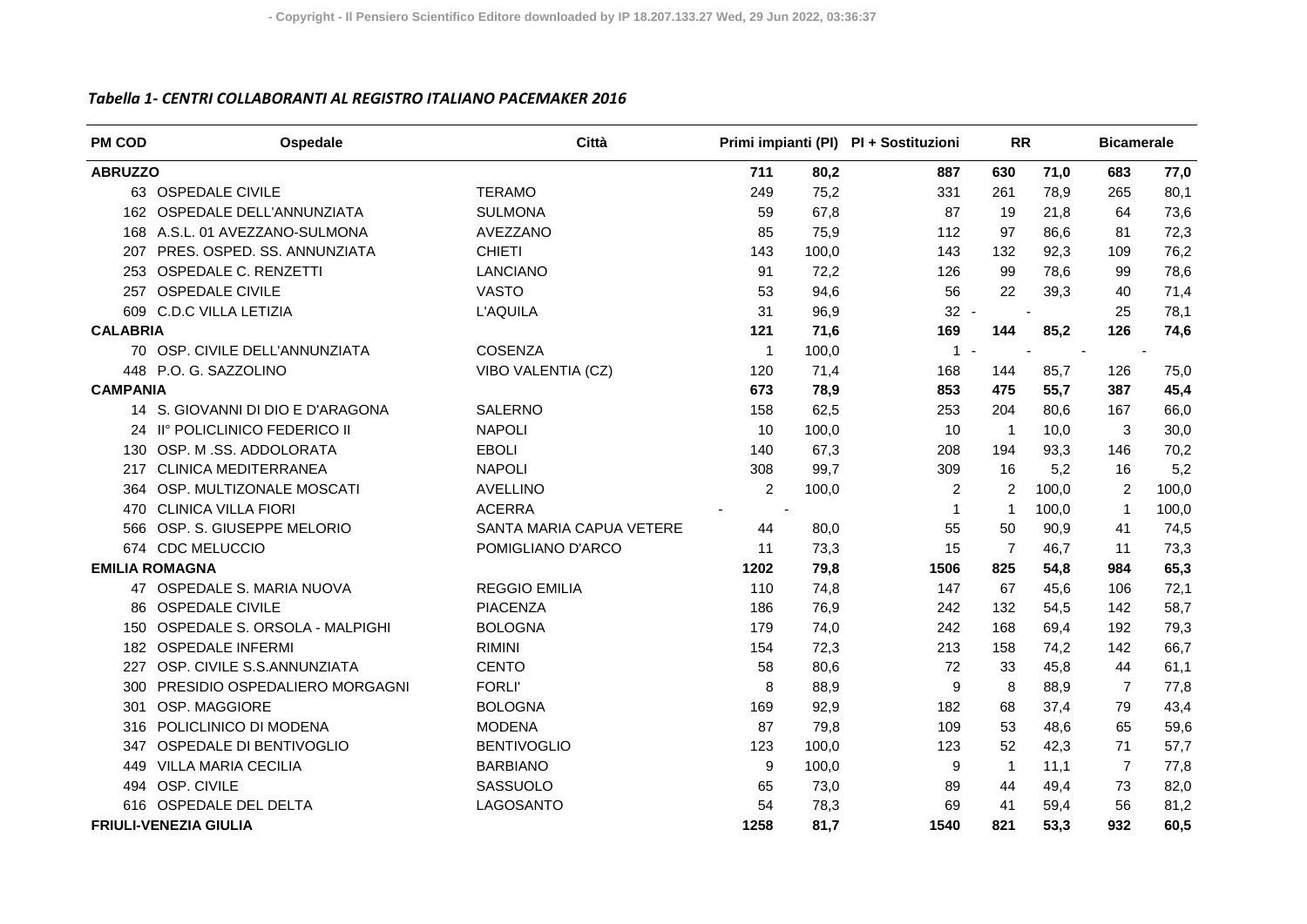| <b>PM COD</b>  | Ospedale                                                                 | Città             |                |       | Primi impianti (PI) PI + Sostituzioni | <b>RR</b>        |       | <b>Bicamerale</b> |       |
|----------------|--------------------------------------------------------------------------|-------------------|----------------|-------|---------------------------------------|------------------|-------|-------------------|-------|
|                | AZ. OSP.S.M. DELLA MISERICORDIA                                          | <b>UDINE</b>      | 480            | 80,9  | 593                                   | 405              | 68,3  | 404               | 68,1  |
|                | 3 AZ. OSP. S.M. DEGLI ANGELI                                             | PORDENONE         | 262            | 74,0  | 354                                   | 177              | 50,0  | 269               | 76,0  |
|                | 4 ASL N.2 ISONTINA                                                       | <b>GORIZIA</b>    | 102            | 91,9  | 111                                   | 52               | 46,8  | 70                | 63,1  |
|                | 5 P.O. DI MONFALCONE                                                     | <b>MONFALCONE</b> | 60             | 81,1  | 74                                    | 69               | 93,2  | 49                | 66,2  |
|                | 474 OSPEDALE RIUNITI - CATTINARA                                         | <b>TRIESTE</b>    | 283            | 87,9  | 322                                   | 48               | 14,9  | 78                | 24,2  |
|                | 595 S. ANTONIO ABATE                                                     | <b>TOLMEZZO</b>   | 71             | 82,6  | 86                                    | 70               | 81,4  | 62                | 72,1  |
| <b>LAZIO</b>   |                                                                          |                   | 1149           | 78,5  | 1464                                  | 658              | 44,9  | 991               | 67,7  |
| $\overline{7}$ | OSP. PEDIATRICO BAMBIN GESU'                                             | <b>ROMA</b>       | 20             | 66,7  | 30                                    | 11               | 36,7  | 9                 | 30,0  |
|                | 58 OSPEDALE S. CAMILLO FORLANINI                                         | <b>ROMA</b>       | 337            | 78,6  | 429                                   | 310              | 72,3  | 348               | 81,1  |
|                | 119 CASA DI CURA PIO XI                                                  | <b>ROMA</b>       | $\mathbf{1}$   | 20,0  | 5                                     | $\boldsymbol{2}$ | 40,0  | $\overline{4}$    | 80,0  |
| 169            | CASA DI CURA CITTA' DI ROMA                                              | <b>ROMA</b>       | 12             | 92,3  | 13                                    | 6                | 46,2  | 10                | 76,9  |
| 230            | CASA DI CURA QUISISANA                                                   | <b>ROMA</b>       | $\overline{c}$ | 66,7  | 3                                     | $\overline{2}$   | 66,7  | 3                 | 100,0 |
| 238            | EUROPEAN HOSP. - UNIV. II                                                | <b>ROMA</b>       | $\overline{2}$ | 100,0 | $2 -$                                 |                  |       | $\overline{2}$    | 100,0 |
| 248            | OSPED. G.B. GRASSI                                                       | <b>OSTIA</b>      | 181            | 93,8  | 193                                   | 19               | 9,8   | 21                | 10,9  |
| 277            | OSP. SAN GIOVANNI                                                        | <b>ROMA</b>       | 118            | 62,4  | 189                                   | 136              | 72,0  | 165               | 87,3  |
|                | 282 OSP. S. CAMILLO DE LELLIS                                            | <b>RIETI</b>      | 249            | 100,0 | 249                                   | 16               | 6,4   | 160               | 64,3  |
| 297            | POLICLINICO GEMELLI                                                      | <b>ROMA</b>       | 20             | 87,0  | 23                                    | $\overline{7}$   | 30,4  | 18                | 78,3  |
| 341            | POLICLINO CASILINO                                                       | <b>ROMA</b>       | $\overline{2}$ | 100,0 | $\overline{c}$                        | $\mathbf{1}$     | 50,0  | $\mathbf{1}$      | 50,0  |
|                | 362 CIVILE                                                               | <b>VELLETRI</b>   | 24             | 100,0 | 24                                    | $\mathbf{1}$     | 4,2   | 12                | 50,0  |
| 367            | POLICLINICO UMBERTO I                                                    | <b>ROMA</b>       | 132            | 53,9  | 245                                   | 137              | 55,9  | 193               | 78,8  |
| 411            | POLICLINICO CAMPUS BIO-MEDICO<br>POLICLINIPO CITTA' DI POMEZIA C.D.C. S. | <b>ROMA</b>       | 10             | 100,0 | $10 -$                                |                  |       | 8                 | 80,0  |
|                | 413 ANNA                                                                 | <b>POMEZIA</b>    | 9              | 100,0 | $9 -$                                 |                  |       | 6                 | 66,7  |
| 489            | CASA DI CURA CASA DEL SOLE                                               | <b>FORMIA</b>     | 3              | 75,0  | $4 -$                                 |                  |       | $\overline{c}$    | 50,0  |
| 529            | <b>CDC MATER DEI</b>                                                     | <b>ROMA</b>       | 4              | 80,0  | 5                                     | 1                | 20,0  | 5                 | 100,0 |
| 531            | <b>CSC SALVADOR MUNDI</b>                                                | <b>ROMA</b>       |                |       | $\mathbf 1$                           | 1                | 100,0 | $\mathbf{1}$      | 100,0 |
| 549            | <b>CLINICA PARIOLI</b>                                                   | <b>ROMA</b>       |                |       | $\mathbf{1}$<br>$\sim$                |                  |       | $\mathbf{1}$      | 100,0 |
|                | 620 CDC VILLA PIA                                                        | <b>ROMA</b>       | 22             | 84,6  | 26                                    | $\overline{7}$   | 26,9  | 21                | 80,8  |
| 680            | IST. CLINICO CARDIOLOGICO                                                | <b>ROMA</b>       | $\mathbf{1}$   | 100,0 | $\mathbf 1$                           | 1                | 100,0 | $\mathbf{1}$      | 100,0 |
| <b>LIGURIA</b> |                                                                          |                   | 528            | 85,9  | 615                                   | 373              | 60,7  | 415               | 67,5  |
| 23             | OSPEDALE S. MARTINO DI GENOVA                                            | <b>GENOVA</b>     | 152            | 73,4  | 207                                   | 107              | 51,7  | 150               | 72,5  |
|                | 134 P.O. DI IMPERIA                                                      | <b>IMPERIA</b>    | 125            | 85,0  | 147                                   | 125              | 85,0  | 114               | 77,6  |
|                | 178 OSPEDALE S. PAOLO                                                    | <b>SAVONA</b>     | 79             | 95,2  | 83                                    | 55               | 66,3  | 49                | 59,0  |
| 317            | USL 3 OSP. P. ANTERO MICONE                                              | <b>GENOVA</b>     | 3              | 100,0 | 3                                     | 3                | 100,0 | 2                 | 66,7  |
| 354            | <b>VILLA SCASSI</b>                                                      | SAMPIERDARENA     | 81             | 95,3  | 85                                    | 52               | 61,2  | 70                | 82,4  |
| 484            | OSP. S. CORONA                                                           | PIETRA LIGURE     | 88             | 97,8  | 90                                    | 31               | 34,4  | 30                | 33,3  |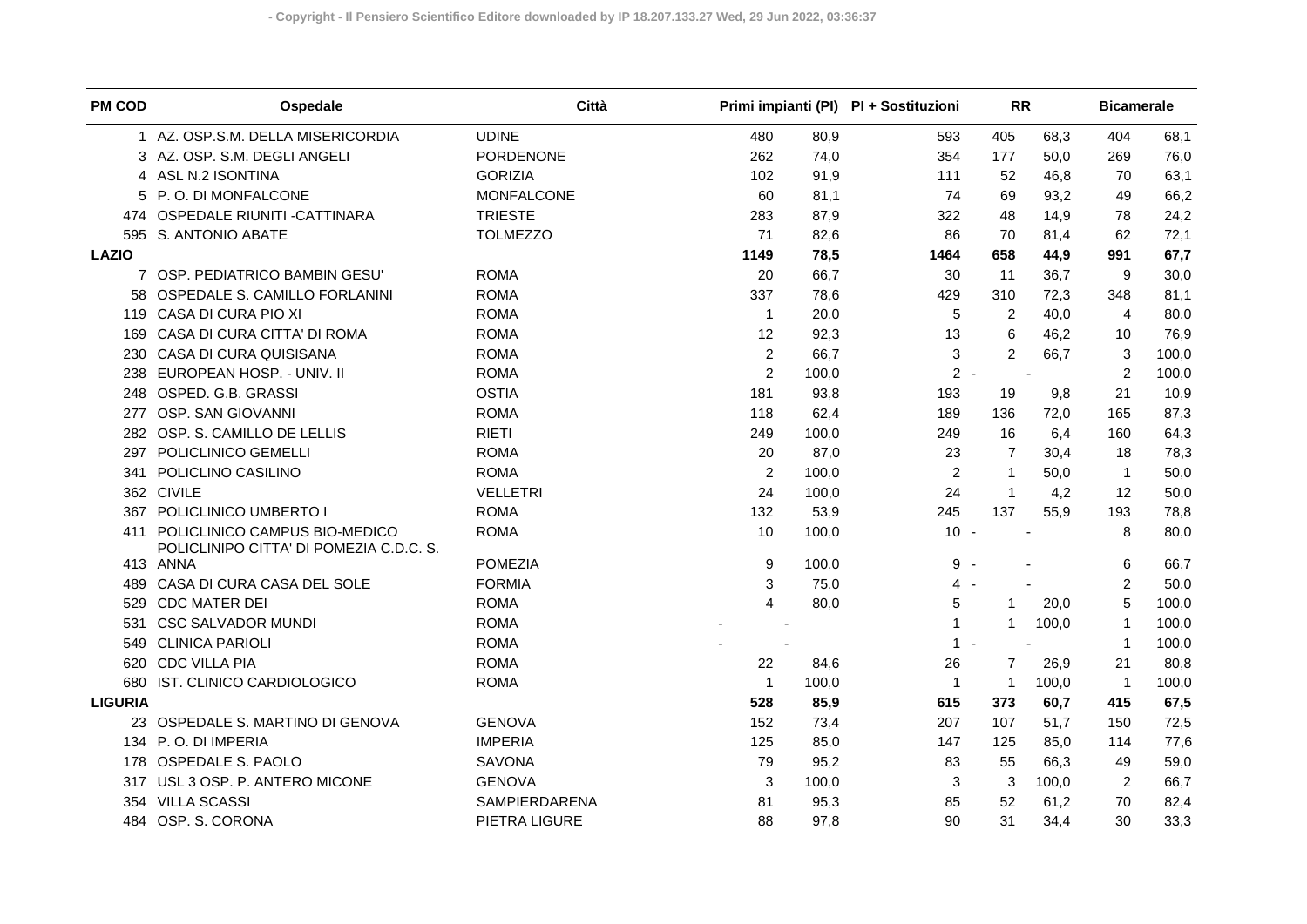| <b>PM COD</b>    | Ospedale                              | Città                      |                |       | Primi impianti (PI) PI + Sostituzioni | <b>RR</b>      |       | <b>Bicamerale</b> |       |
|------------------|---------------------------------------|----------------------------|----------------|-------|---------------------------------------|----------------|-------|-------------------|-------|
| <b>LOMBARDIA</b> |                                       |                            | 4128           | 80,6  | 5121                                  | 2735           | 57,4  | 3470              | 67,8  |
|                  | 6 ENTE OSPEDALIERO S. CORONA          | <b>GARBAGNATE MILANESE</b> | 1              | 100,0 | $\mathbf{1}$                          | $\mathbf{1}$   | 100,0 | 1                 | 100,0 |
|                  | 27 OSP. PREDABISSI MELEGNANO          | ABBADIA CERRETO            | 81             | 65,3  | 124                                   | 67             | 54,0  | 93                | 75,0  |
| 28               | OSP. DI CIRCOLO                       | <b>BUSTO ARSIZIO</b>       | 104            | 71,2  | 146                                   | 115            | 78,8  | 137               | 93,8  |
| 32               | A. O. CARLO POMA                      | <b>MANTOVA</b>             | 314            | 76,0  | 413                                   | 147            | 35,6  | 318               | 77,0  |
| 33               | CTV - DE GASPERI OSP. NIGUARDA        | <b>MILANO</b>              | 273            | 76.3  | 358                                   |                |       | 230               | 64.2  |
| 34               | <b>OSPEDALE MAGGIORE</b>              | <b>MILANO</b>              | 182            | 93,8  | 194                                   | 6              | 3,1   | 6                 | 3,1   |
| 36               | OSPEDALE S. GERARDO                   | <b>MONZA</b>               |                |       | $\mathbf 1$                           | $\mathbf{1}$   | 100,0 | 1                 | 100,0 |
| 37               | POLICLINICO S. MATTEO                 | <b>PAVIA</b>               | 2              | 100,0 | 2                                     | 2              | 100,0 | $\overline{c}$    | 100,0 |
| 39               | AZ. USSL 4 PRESIDIO OSPEDAL.          | SARONNO                    | 89             | 74,8  | 119                                   | 92             | 77,3  | 90                | 75,6  |
| 40               | CIRCOLO E FONDAZIONE MACCHI           | VARESE                     |                |       | 2                                     | $\overline{2}$ | 100,0 | $\overline{2}$    | 100,0 |
| 45               | <b>OSPEDALE CIVILE</b>                | <b>VIGEVANO</b>            | 85             | 64,4  | 132                                   | 57             | 43,2  | 100               | 75,8  |
| 50               | ENTE OSPED. CITTA' DI SESTO           | SESTO SAN GIOVANNI         | 27             | 79,4  | 34                                    | 29             | 85,3  | 27                | 79,4  |
| 80               | <b>OSPEDALE CIVILE</b>                | <b>BRESCIA</b>             | 460            | 73,6  | 625                                   | 519            | 83,0  | 495               | 79,2  |
| 84               | OSPED. GEN. PROV. L. BONOMO           | <b>ANDRIA</b>              | $\mathbf{1}$   | 100,0 | $1 -$                                 |                |       |                   |       |
| 88               | <b>OSPEDALE SANT'ANNA</b>             | COMO                       | 39             | 68,4  | 57                                    | 54             | 94,7  | 43                | 75,4  |
| 92               | OSPEDALE S. ANTONIO ABATE             | <b>GALLARATE</b>           | $\mathbf{1}$   | 100,0 | $\mathbf{1}$                          | $\overline{1}$ | 100,0 | $\mathbf{1}$      | 100,0 |
| 102              | OSPEDALE DI ZONA M. MELLINI           | <b>CHIARI</b>              | 157            | 96,9  | 162                                   | 34             | 21,0  | 96                | 59,3  |
| 109              | PRES.OSP. DI TRADATE AZ.USSL3         | <b>TRADATE</b>             | 72             | 93,5  | 77                                    | 66             | 85,7  | 60                | 77,9  |
| 117              | OSP. SAN PAOLO ALLA BARONA            | <b>MILANO</b>              | 120            | 97,6  | 123                                   | 53             | 43,1  | 78                | 63,4  |
| 136              | PRESIDIO OSPEDALIERO                  | CERNUSCO SUL NAVIGLIO      | 96             | 80,7  | 119                                   | 49             | 41,2  | 86                | 72,3  |
|                  | 138 OSPEDALE CIVILE DI CODOGNO        | <b>CODOGNO</b>             | 201            | 92,6  | 217                                   | 127            | 58,5  | 177               | 81,6  |
|                  | 139 P.O. DI DESENZANO DEL GARDA       | DESENZANO DEL GARDA        | 121            | 89,0  | 136                                   | 102            | 75,0  | 91                | 66,9  |
|                  | 147 OSPEDALE FATEBENEFRATELLI         | <b>MILANO</b>              | 52             | 67,5  | 77                                    | 49             | 63,6  | 54                | 70,1  |
| 171              | CLINICA CENTRO CUORE COLUMBUS         | <b>MILANO</b>              | $\mathbf{1}$   | 100,0 | $1 -$                                 |                |       | $\mathbf{1}$      | 100,0 |
| 189              | OSP. CIVILE DI LEGNANO                | <b>LEGNANO</b>             | 154            | 82,8  | 186                                   | 108            | 58,1  | 136               | 73,1  |
| 205              | CASA DI CURA SANTA RITA               | <b>MILANO</b>              | $\overline{1}$ | 100,0 | $\mathbf 1$                           | $\mathbf{1}$   | 100,0 | $\mathbf{1}$      | 100,0 |
| 235              | PRES.OSP.DI VIMERCATE USSL28          | <b>VIMERCATE</b>           | 132            | 98,5  | 134                                   | 3              | 2,2   | 3                 | 2,2   |
|                  | 239 AZ. OSP. DESENZANO DEL GARDA      | <b>MANERBIO</b>            | 128            | 75,3  | 170                                   | 101            | 59,4  | 103               | 60,6  |
| 276              | CASA DI CURA S.ANNA                   | <b>BRESCIA</b>             | 58             | 72,5  | 80                                    | 74             | 92,5  | 63                | 78,8  |
| 284              | OSP. TREVIGLIO                        | <b>TREVIGLIO</b>           | 70             | 100,0 | 70                                    | 27             | 38,6  | 43                | 61,4  |
| 291              | ISTITUTO CLINICO HUMANITAS - BASIGLIO | <b>ROZZANO</b>             |                |       | $1 -$                                 |                |       | $\mathbf{1}$      | 100,0 |
| 292              | CASA DI CURA MATER DOMINI             | CASTELLANZA                | 54             | 79,4  | 68                                    | 61             | 89,7  | 53                | 77,9  |
| 313              | CENTRO NUOVA POLIAMBULANZA            | <b>BRESCIA</b>             | 128            | 77,1  | 166                                   | 94             | 56,6  | 123               | 74,1  |
|                  | 325 O. S. LUCA I.R.C.C.S. - AUXOL     | <b>MILANO</b>              | 49             | 83,1  | 59                                    | 20             | 33,9  | 52                | 88,1  |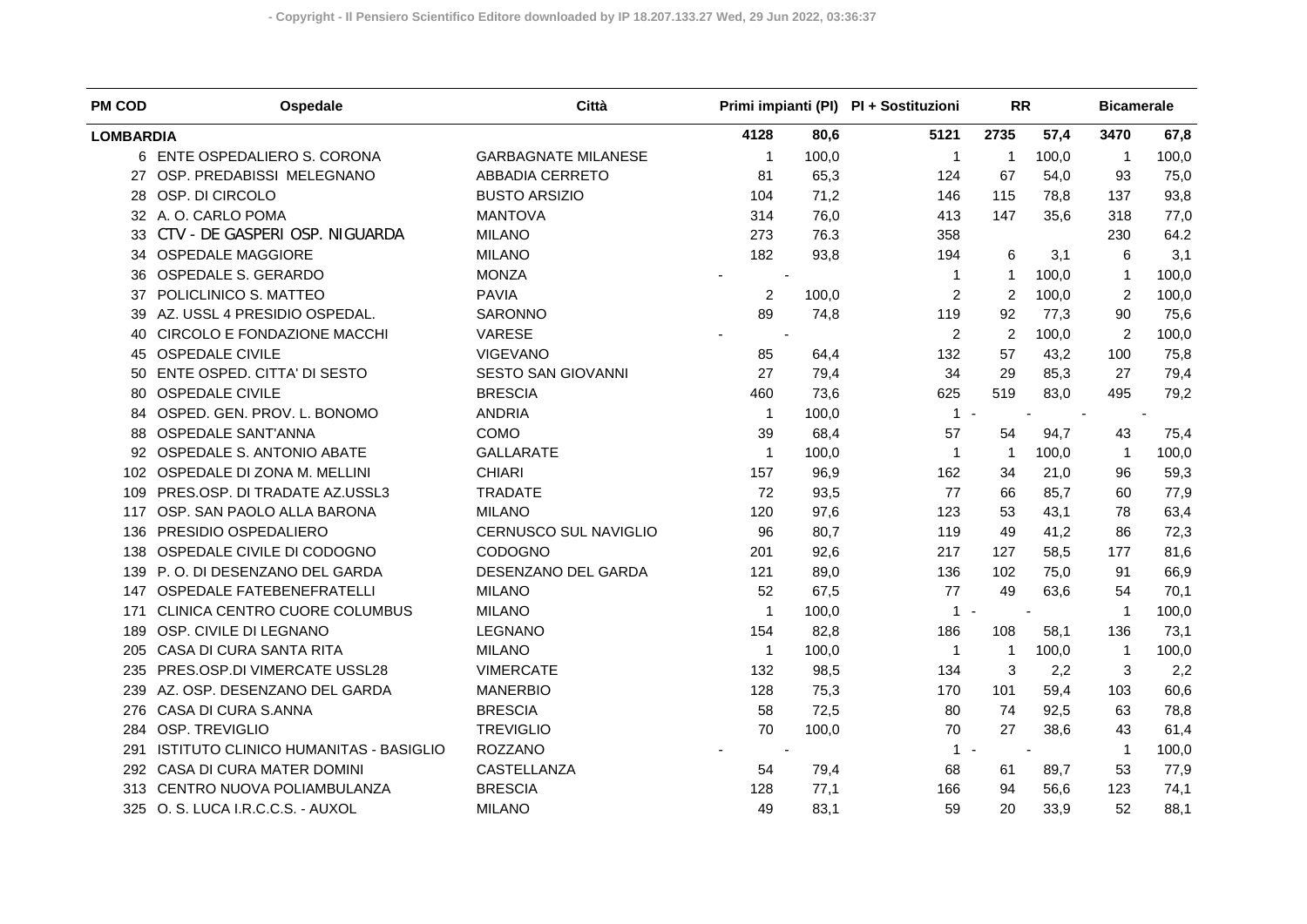| <b>PM COD</b>   | Ospedale                             | Città                    |                |       | Primi impianti (PI) PI + Sostituzioni | <b>RR</b>      |           | <b>Bicamerale</b> |       |
|-----------------|--------------------------------------|--------------------------|----------------|-------|---------------------------------------|----------------|-----------|-------------------|-------|
|                 | 332 MULTIMEDICA                      | SESTO SAN GIOVANNI       | 114            | 75,0  | 152                                   | 127            | 83,6      | 116               | 76,3  |
|                 | 343 CASA DI CURA GAVEZZANI           | <b>BERGAMO</b>           | 187            | 88,2  | 212                                   | 120            | 56,6      | 117               | 55,2  |
|                 | 378 OSP. CIVILE                      | <b>VOGHERA</b>           | 124            | 84,9  | 146                                   | 106            | 72,6      | 111               | 76,0  |
| 395             | OSP.MAGGIORE DI LODI                 | LODI                     | 102            | 91,1  | 112                                   | 41             | 36,6      | 56                | 50,0  |
| 404             | CARLO POMA P.O.DESTRA SECCHIA        | PIEVE DI CORIANO         | 132            | 75,9  | 174                                   | 135            | 77,6      | 132               | 75,9  |
|                 | 454 A.O. BASSINI                     | CINISELLO BALSAMO        | 78             | 87,6  | 89                                    | 36             | 40,4      | 57                | 64,0  |
| 473.            | <b>OSPEDALI RIUNITI</b>              | <b>BERGAMO</b>           | $\overline{2}$ | 100,0 | $\overline{2}$                        | $\overline{1}$ | 50,0      | 2                 | 100,0 |
| 488             | OSP. MORIGGIA-PELASCINI              | <b>GRAVEDONA</b>         | 60             | 93,8  | 64                                    | 42             | 65,6      | 36                | 56,3  |
| 491             | OSP. DI SONDRIO                      | SONDRIO                  | 75             | 67,0  | 112                                   | 64             | 57,1      | 76                | 67,9  |
|                 | 562 CDC IGEA                         | <b>MILANO</b>            | 1              | 100,0 | $\mathbf{1}$                          | $\overline{1}$ | $100,0 -$ |                   |       |
| <b>MARCHE</b>   |                                      |                          | 351            | 80,3  | 437                                   | 293            | 67,0      | 304               | 69,6  |
|                 | 93 OSPEDALE CIVILE A. MURRI          | <b>FERMO</b>             | 89             | 84,0  | 106                                   | 84             | 79,2      | 81                | 76,4  |
|                 | 97 OSPEDALE G. M. LANCISI            | <b>ANCONA</b>            | $\overline{2}$ | 100,0 | $\overline{2}$                        | $\overline{c}$ | 100,0     | 2                 | 100,0 |
|                 | 144 OSPEDALE C. E G. MAZZONI         | <b>ASCOLI PICENO</b>     | 185            | 83,7  | 221                                   | 104            | 47,1      | 137               | 62,0  |
|                 | 152 I.N.R.C.A.                       | <b>ANCONA</b>            | 71             | 71,0  | 100                                   | 95             | 95,0      | 76                | 76,0  |
|                 | 174 OSP. S. MARIA DELLA MISERIC.     | <b>URBINO</b>            | 3              | 60,0  | 5                                     | 5              | 100,0     | 5                 | 100,0 |
|                 | 193 A.O. S. SALVATORE - MONTELABBATE | <b>PESARO</b>            |                |       | $\mathbf 1$                           | 1              | 100,0     | $\mathbf{1}$      | 100,0 |
| 408             | A.O. MACERATA                        | <b>MACERATA</b>          |                |       | $\mathbf 1$                           | $\mathbf 1$    | 100,0     | 1                 | 100,0 |
|                 | 410 E. PROFILI                       | <b>FABRIANO</b>          | 1              | 100,0 | $\mathbf 1$                           | $\mathbf 1$    | 100,0     | $\mathbf{1}$      | 100,0 |
| <b>MOLISE</b>   |                                      |                          | 148            | 82,7  | 179                                   | 144            | 80,4      | 127               | 71,0  |
|                 | 22 OSPEDALE S. TIMOTEO               | <b>TERMOLI</b>           | 59             | 72,0  | 82                                    | 62             | 75,6      | 58                | 70,7  |
|                 | 385 A. CARDARELLI                    | <b>CAMPOBASSO</b>        | 89             | 91,8  | 97                                    | 82             | 84,5      | 69                | 71,1  |
| <b>PIEMONTE</b> |                                      |                          | 2115           | 79,9  | 2647                                  | 1721           | 65,0      | 1885              | 71,2  |
|                 | 17 OSPEDALE PROV. DEGLI INFERMI      | <b>BIELLA</b>            | 86             | 72,3  | 119                                   | 78             | 65,5      | 89                | 74,8  |
|                 | 19 OSP. MAGGIORE DELLA CARITA        | <b>NOVARA</b>            | 159            | 60,9  | 261                                   | 196            | 75,1      | 193               | 73,9  |
| 48              | <b>OSPEDALE S. ANDREA</b>            | <b>VERCELLI</b>          | 129            | 95,6  | 135                                   | 111            | 82,2      | 96                | 71,1  |
|                 | 142 AZ. REGIONALE SANITARIA N.11     | <b>BORGOSESIA</b>        | 62             | 62,6  | 99                                    | 17             | 17,2      | 86                | 86,9  |
| 146             | <b>OSPEDALE SAN BIAGIO</b>           | <b>DOMODOSSOLA</b>       | 78             | 90,7  | 86                                    | 28             | 32,6      | 63                | 73,3  |
| 157             | OSPEDALE DELLE MOLINETTE             | <b>TORINO</b>            |                |       | $\mathbf 1$                           | $\overline{1}$ | $100,0 -$ |                   |       |
| 177             | <b>OSPEDALE SANTO SPIRITO</b>        | <b>CASALE MONFERRATO</b> | 104            | 100,0 | 104                                   | 63             | 60,6      | 81                | 77,9  |
| 195             | OSPEDALE MAURIZIANO UMBERTO I        | <b>TORINO</b>            | 126            | 90,0  | 140                                   | 23             | 16,4      | 86                | 61,4  |
| 236             | OSPEDALE E. AGNELLI                  | <b>PINEROLO</b>          | 30             | 100,0 | 30                                    | 11             | 36,7      | 24                | 80,0  |
| 244             | OSPEDALI RIUNITI/ ASL 14 VERBAIA     | <b>VERBANIA (VB)</b>     | 34             | 82,9  | 41                                    | 19             | 46,3      | 28                | 68,3  |
| 262             | <b>OSPEDALE CIVILE</b>               | <b>ACQUI TERME</b>       | 24             | 88,9  | 27                                    | 12             | 44,4      | 14                | 51,9  |
| 271             | OSPEDALE CIVILE DI IVREA             | <b>IVREA</b>             | 154            | 77,8  | 198                                   | 149            | 75,3      | 157               | 79,3  |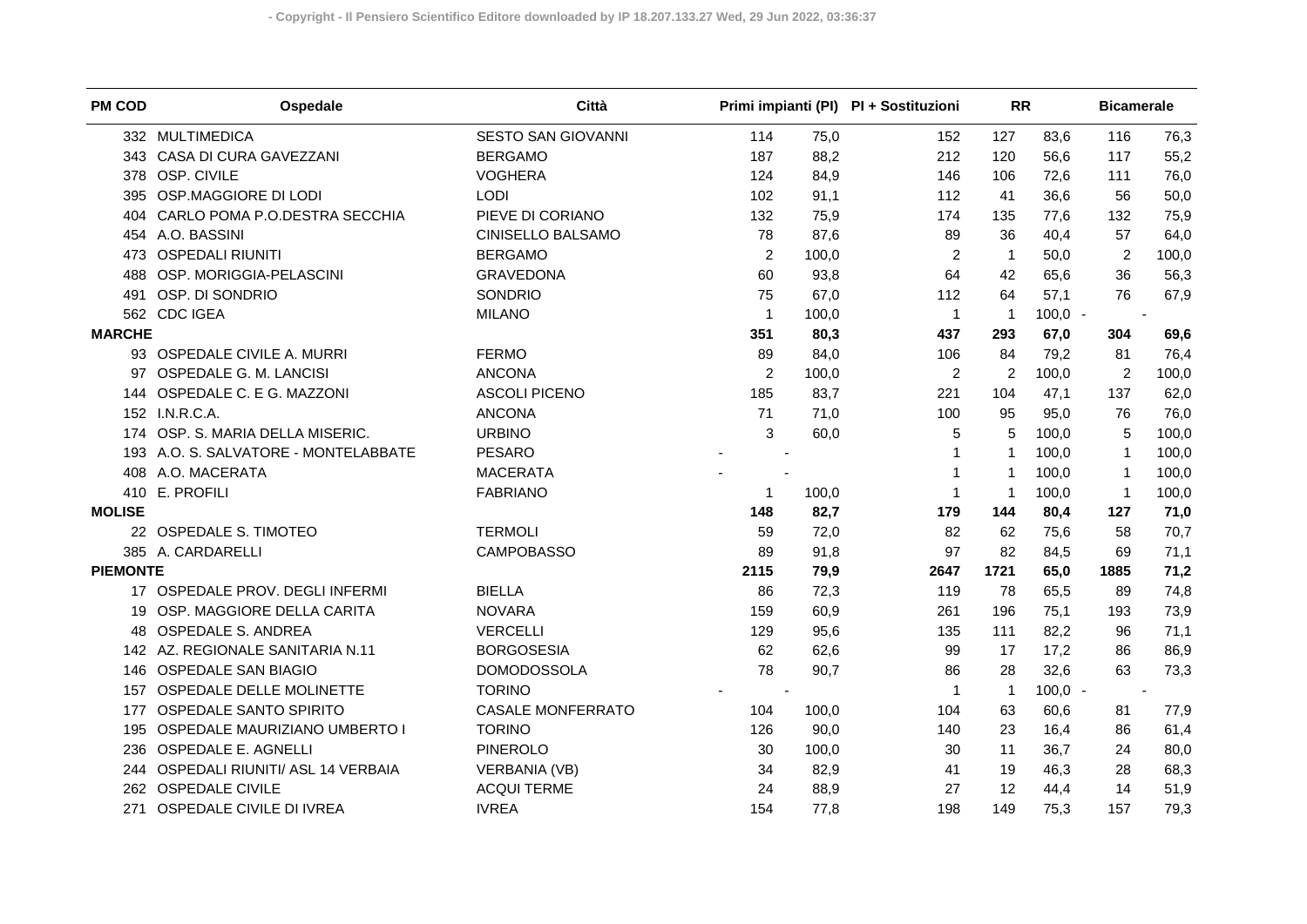| <b>PM COD</b>   | Ospedale                              | Città                |                |       | Primi impianti (PI) PI + Sostituzioni | <b>RR</b>      |       | <b>Bicamerale</b> |       |
|-----------------|---------------------------------------|----------------------|----------------|-------|---------------------------------------|----------------|-------|-------------------|-------|
|                 | 275 OSPEDALE SS TRINITA'              | <b>BORGOMANERO</b>   | 131            | 66,2  | 198                                   | 186            | 93,9  | 152               | 76,8  |
| 307             | OSPEDALE SANTA CROCE                  | <b>CUNEO</b>         | 187            | 91,2  | 205                                   | 135            | 65,9  | 137               | 66,8  |
| 308             | <b>SANTA CROCE</b>                    | <b>MONCALIERI</b>    | 140            | 70,4  | 199                                   | 173            | 86,9  | 155               | 77,9  |
| 335             | OSPEDALE S. GIACOMO                   | <b>NOVI LIGURE</b>   |                |       | $\mathbf{1}$                          | $\overline{1}$ | 100,0 | $\overline{1}$    | 100,0 |
| 339             | <b>OSPEDALE CIVILE</b>                | <b>CHIVASSO</b>      | 132            | 83,5  | 158                                   | 117            | 74,1  | 107               | 67,7  |
| 349             | <b>SAN GIOVANNI BATTISTA</b>          | <b>TORINO</b>        |                |       | $\overline{1}$                        | $\mathbf 1$    | 100,0 | -1                | 100,0 |
| 351             | <b>MARIA VITTORIA</b>                 | <b>TORINO</b>        | 106            | 76,3  | 139                                   | 98             | 70,5  | 101               | 72,7  |
| 375             | CASA DI CURA CITTA' DI ALESSANDRIA    | ALESSANDRIA          | $\overline{2}$ | 25,0  | 8                                     | 8              | 100,0 | 8                 | 100,0 |
| 386             | <b>CDC S. GAUDENZIO</b>               | <b>NOVARA</b>        |                |       | 3                                     | 3              | 100,0 | 3                 | 100,0 |
| 399             | OSP.S. LUIGI                          | ORBASSANO            |                |       | $\overline{c}$                        | $\overline{2}$ | 100,0 | $\overline{c}$    | 100,0 |
|                 | 412 ASL N. 12 OSPEDALE MARTINI        | <b>TORINO</b>        | 59             | 100,0 | 59                                    | 56             | 94,9  | 29                | 49,2  |
| 476             | OSPEDALE SANTI ANTONIO E BIAGIO       | ALESSANDRIA          |                |       | 1                                     | $\mathbf{1}$   | 100,0 | $\overline{1}$    | 100,0 |
| 516             | <b>VILLA MARIA PIA</b>                | <b>TORINO</b>        | -1             | 100,0 | $\mathbf{1}$                          |                |       |                   |       |
| 536             | OSP. S. GIOVANNI BOSCO                | <b>TORINO</b>        | 194            | 100,0 | 194                                   | 91             | 46,9  | 111               | 57,2  |
| 546             | <b>CARDINAL MASSAIA</b>               | <b>ASTI</b>          | 174            | 75,7  | 230                                   | 137            | 59,6  | 157               | 68,3  |
| 547             | OSP. INFANTILE REGINA MARGHERITA      | <b>TORINO</b>        | 3              | 50,0  | 6                                     | 3              | 50,0  | $\overline{2}$    | 33,3  |
| 608             | OSP. SS ANNUNZIATA                    | SAVIGLIANO           |                |       | $\mathbf 1$                           | $\overline{1}$ | 100,0 | $\overline{1}$    | 100,0 |
| <b>PUGLIA</b>   |                                       |                      | 1790           | 79,9  | 2239                                  | 735            | 32,8  | 1511              | 67,5  |
|                 | 104 OSPEDALE SS. ANNUNZIATA           | <b>TARANTO</b>       | 120            | 79,5  | 151                                   | 125            | 82.8  | 110               | 72,8  |
|                 | 112 OSP. UMBERTO I - MONS. DIMICCOLI  | <b>BARLETTA</b>      | 72             | 67,9  | 106                                   | 103            | 97,2  | 80                | 75,5  |
| 129             | <b>OSPEDALI RIUNITI</b>               | <b>FOGGIA</b>        | 210            | 70,9  | 296                                   | 48             | 16,2  | 199               | 67,2  |
| 143             | CASA SOLLIEVO DELLA SOFFER.           | SAN GIOVANNI ROTONDO | 204            | 82,6  | 247                                   | 47             | 19,0  | 206               | 83,4  |
| 180             | <b>OSPEDALE VITO FAZZI</b>            | <b>LECCE</b>         | 279            | 75,0  | 372                                   | 63             | 16,9  | 244               | 65,6  |
| 218             | OSPED. CIV. S. CUORE DI GESU'         | <b>GALLIPOLI</b>     | 49             | 71,0  | 69                                    | 61             | 88,4  | 51                | 73,9  |
| 246             | OSPEDALE G. PANICO                    | <b>TRICASE</b>       | 177            | 81,2  | 218                                   | 32             | 14,7  | 138               | 63,3  |
| 353             | OSPEDALE GIUSEPPE TATARELLA           | <b>CERIGNOLA</b>     | 62             | 92,5  | 67                                    | 36             | 53,7  | 61                | 91,0  |
| 382             | <b>CDC VILLA VERDE</b>                | <b>TARANTO</b>       | 213            | 86,9  | 245                                   | $\overline{2}$ | 0,8   | 154               | 62,9  |
| 407             | CASA DI CURA CITTA' DI LECCE HOSPITAL | <b>LECCE</b>         | $\overline{1}$ | 100,0 | $1 -$                                 |                |       |                   |       |
| 438             | P.O SAN GIUSEPPE DA COPERTINO         | <b>COPERTINO</b>     | 34             | 97,1  | $35 -$                                |                |       |                   |       |
| 478             | PRESIDIO OSPEDALIERO CAMBERLINGO      | FRANCAVILLA FONTANA  | 63             | 100,0 | 63 -                                  |                |       | 6                 | 9,5   |
| 483             | P.O.A. PERRINO                        | <b>BRINDISI</b>      | 142            | 75,1  | 189                                   | 134            | 70,9  | 131               | 69,3  |
| 485             | OSP. S. PAOLO                         | <b>BARI</b>          | 158            | 91,9  | 172                                   | 78             | 45,3  | 126               | 73,3  |
| 614             | <b>CDC VILLA SERENA</b>               | <b>FOGGIA</b>        | 3              | 100,0 | 3                                     | $\overline{2}$ | 66,7  | 2                 | 66,7  |
| 682             | OSPEDALE VITTORIO EMANNUELE II        | <b>BISCEGLIE</b>     | 3              | 60,0  | 5                                     | 4              | 80,0  | 3                 | 60,0  |
| <b>SARDEGNA</b> |                                       |                      | 594            | 80,9  | 734                                   | 577            | 78,6  | 585               | 79,7  |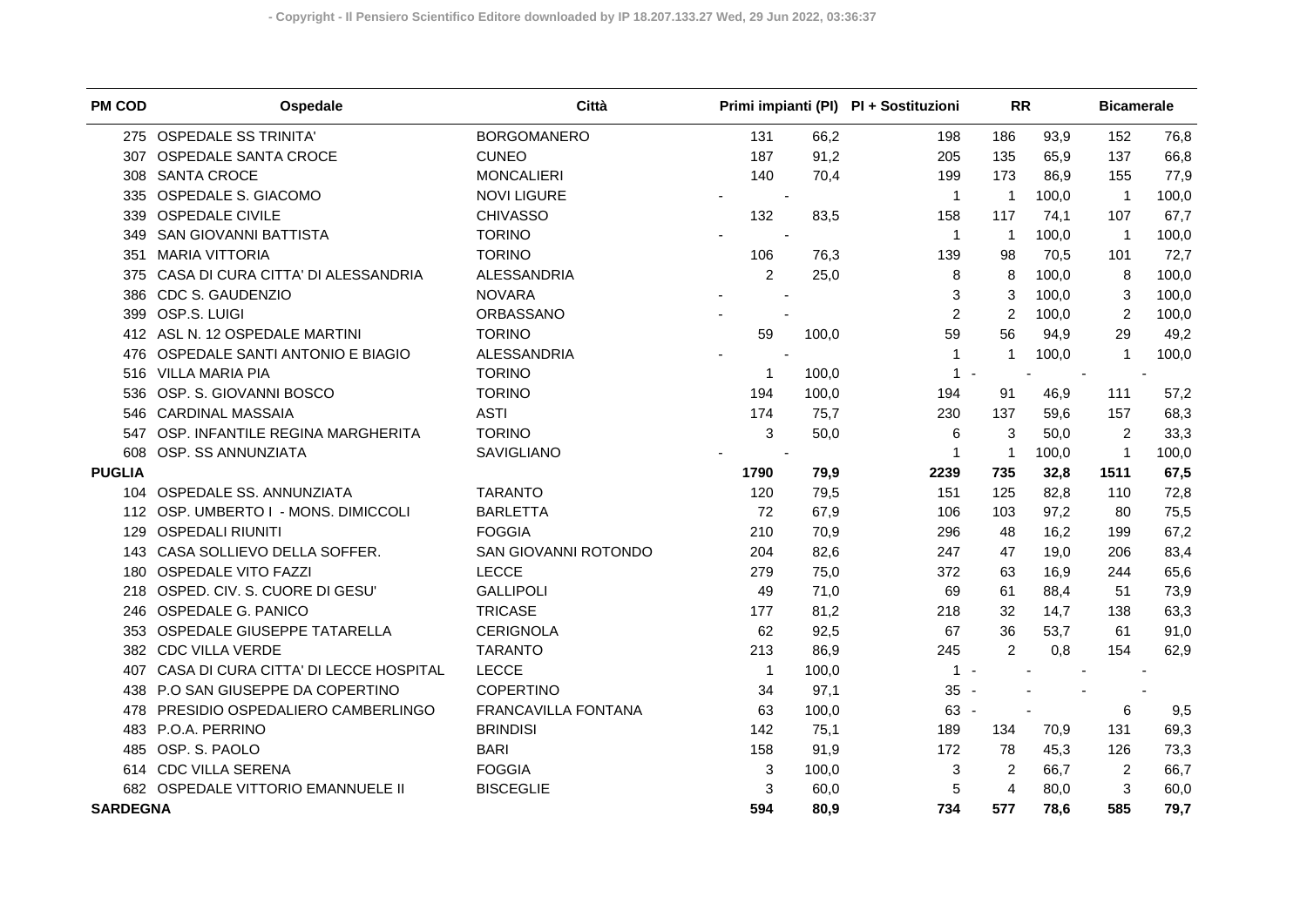| <b>PM COD</b>        | Ospedale                              | Città                     |      |       | Primi impianti (PI) PI + Sostituzioni | <b>RR</b>      |       | <b>Bicamerale</b> |       |
|----------------------|---------------------------------------|---------------------------|------|-------|---------------------------------------|----------------|-------|-------------------|-------|
|                      | 103 OSPEDALE S. MICHELE               | <b>CAGLIARI</b>           | 222  | 94,5  | 235                                   | 219            | 93,2  | 198               | 84,3  |
|                      | 183 OSPEDALE DI SIRAI                 | <b>CARBONIA</b>           | 82   | 62,1  | 132                                   | 98             | 74,2  | 95                | 72,0  |
|                      | 232 OSPEDALE S.S. TRINITA'            | <b>CAGLIARI</b>           | 104  | 72,7  | 143                                   | 90             | 62,9  | 119               | 83,2  |
| 287                  | OSP. S. GIOVANNI DI DIO               | <b>CAGLIARI</b>           | 6    | 100,0 | 6                                     | $\overline{a}$ | 66,7  | 6                 | 100,0 |
| 355                  | S. MARTINO ORISTANO                   | <b>ORISTANO</b>           | 158  | 81,9  | 193                                   | 147            | 76,2  | 145               | 75,1  |
| 539                  | OSP. SAN GIOVANNI DI DIO              | <b>OLBIA</b>              | 22   | 88,0  | 25                                    | 19             | 76,0  | 22                | 88,0  |
| <b>SICILIA</b>       |                                       |                           | 697  | 82,3  | 847                                   | 513            | 60,6  | 574               | 67,8  |
|                      | 73 POLICLINICO UNIVERSITARIO          | <b>MESSINA</b>            | 63   | 94,0  | 67                                    | $\overline{4}$ | 6,0   | 32                | 47,8  |
|                      | 75 OSP. PROV. SPEC. V. CERVELLO       | <b>PALERMO</b>            | 76   | 100,0 | 76 -                                  |                |       | 54                | 71,1  |
| 77                   | OSPEDALE M. P. AREZZO                 | <b>RAGUSA</b>             | 189  | 92,2  | 205                                   | 106            | 51,7  | 78                | 38,0  |
|                      | 336 OSPEDALE VITTORIO EMANUELE II     | <b>CATANIA</b>            | 177  | 64,8  | 273                                   | 269            | 98,5  | 222               | 81,3  |
| 369                  | OSP. SANT'ELIA                        | CALTANISSETTA             | 57   | 91,9  | 62                                    | 60             | 96,8  | 53                | 85,5  |
|                      | 415 NUOVO OSPEDALE DI CEFALU'         | <b>CEFALU</b>             | 91   | 89,2  | 102                                   | 29             | 28,4  | 85                | 83,3  |
| 434                  | AZ. OSPEDALIERA VITTORIO EMANUELE III | <b>GELA</b>               | 31   | 66,0  | 47                                    | 38             | 80,9  | 38                | 80,9  |
| 601                  | OSPEDALE GARIBALDI-NESIMA - CATANIA   | <b>CATANIA</b>            | 13   | 86,7  | 15                                    | $\overline{7}$ | 46,7  | 12                | 80,0  |
| <b>TOSCANA</b>       |                                       |                           | 1694 | 86,6  | 1957                                  | 1170           | 59,8  | 1252              | 64,0  |
|                      | 49 OSPED. S. MARIA NUOVA              | <b>FIRENZE</b>            | 195  | 98,5  | 198                                   | 68             | 34,3  | 74                | 37,4  |
|                      | 51 PRESIDIO OSPEDAL. DI LUCCA         | <b>LUCCA</b>              | 175  | 87,9  | 199                                   | 124            | 62,3  | 151               | 75,9  |
|                      | 53 OSPEDALE CIVILE DI PRATO           | <b>PRATO</b>              | 246  | 89,8  | 274                                   | 66             | 24,1  | 180               | 65,7  |
| 71                   | OSP. CIVILE S. DONATO                 | AREZZO                    | 234  | 95,1  | 246                                   | 109            | 44,3  | 112               | 45,5  |
|                      | 113 OSPEDALE S. MARIA ANNUNZIATA      | <b>BAGNO A RIPOLI</b>     | 187  | 82,0  | 228                                   | 169            | 74,1  | 168               | 73,7  |
|                      | 214 OSPEDALE CIVILE D. MISERIC.       | <b>GROSSETO</b>           | 186  | 83,8  | 222                                   | 115            | 51,8  | 149               | 67,1  |
|                      | 222 OSPEDEDALE SANTA CROCE            | CASTELNUOVO DI GARFAGNANA | 41   | 66,1  | 62                                    | 57             | 91,9  | 43                | 69,4  |
|                      | 374 POLICLINICO LE SCOTTE             | <b>SIENA</b>              | 108  | 77,7  | 139                                   | 118            | 84,9  | 73                | 52,5  |
|                      | 406 P.O. DEL CEPPO                    | <b>PISTOIA</b>            | 143  | 76,5  | 187                                   | 180            | 96,3  | 152               | 81,3  |
|                      | 559 I.F.C. C.N.R.                     | <b>PISA</b>               | 149  | 89,2  | 167                                   | 162            | 97,0  | 137               | 82,0  |
|                      | 615 OSP. DEL MUGELLO                  | <b>BORGO SAN LORENZO</b>  | 30   | 85,7  | 35                                    | 2              | 5,7   | 13                | 37,1  |
|                      | <b>TRENTINO - ALTO ADIGE</b>          |                           |      |       | 1                                     | 1              | 100,0 | $\mathbf{1}$      | 100,0 |
|                      | 314 OSPEDALE REGIONALE DI BOLZANO     | <b>BOLZANO</b>            |      |       | 1                                     | $\overline{1}$ | 100,0 | $\mathbf 1$       | 100,0 |
| <b>UMBRIA</b>        |                                       |                           | 243  | 72,8  | 334                                   | 239            | 71,6  | 209               | 62,6  |
|                      | 56 S. MARIA DELLA MISERICORDIA        | <b>PERUGIA</b>            | 129  | 75,0  | 172                                   | 149            | 86,6  | 94                | 54,7  |
|                      | 57 OSPEDALE CIVILE S.TA MARIA         | <b>TERNI</b>              | 67   | 76,1  | 88                                    | 78             | 88,6  | 75                | 85,2  |
|                      | 393 OSPEDALE DI CITTA' DI CASTELLO    | CITTA' DI CASTELLO        | 47   | 63,5  | 74                                    | 12             | 16,2  | 40                | 54,1  |
| <b>VALLE D'AOSTA</b> |                                       |                           | 110  | 91,7  | 120                                   | 79             | 65,8  | 86                | 71,7  |
|                      | 251 OSPEDALE REGIONALE DI AOSTA       | <b>AOSTA</b>              | 110  | 91,7  | 120                                   | 79             | 65.8  | 86                | 71,7  |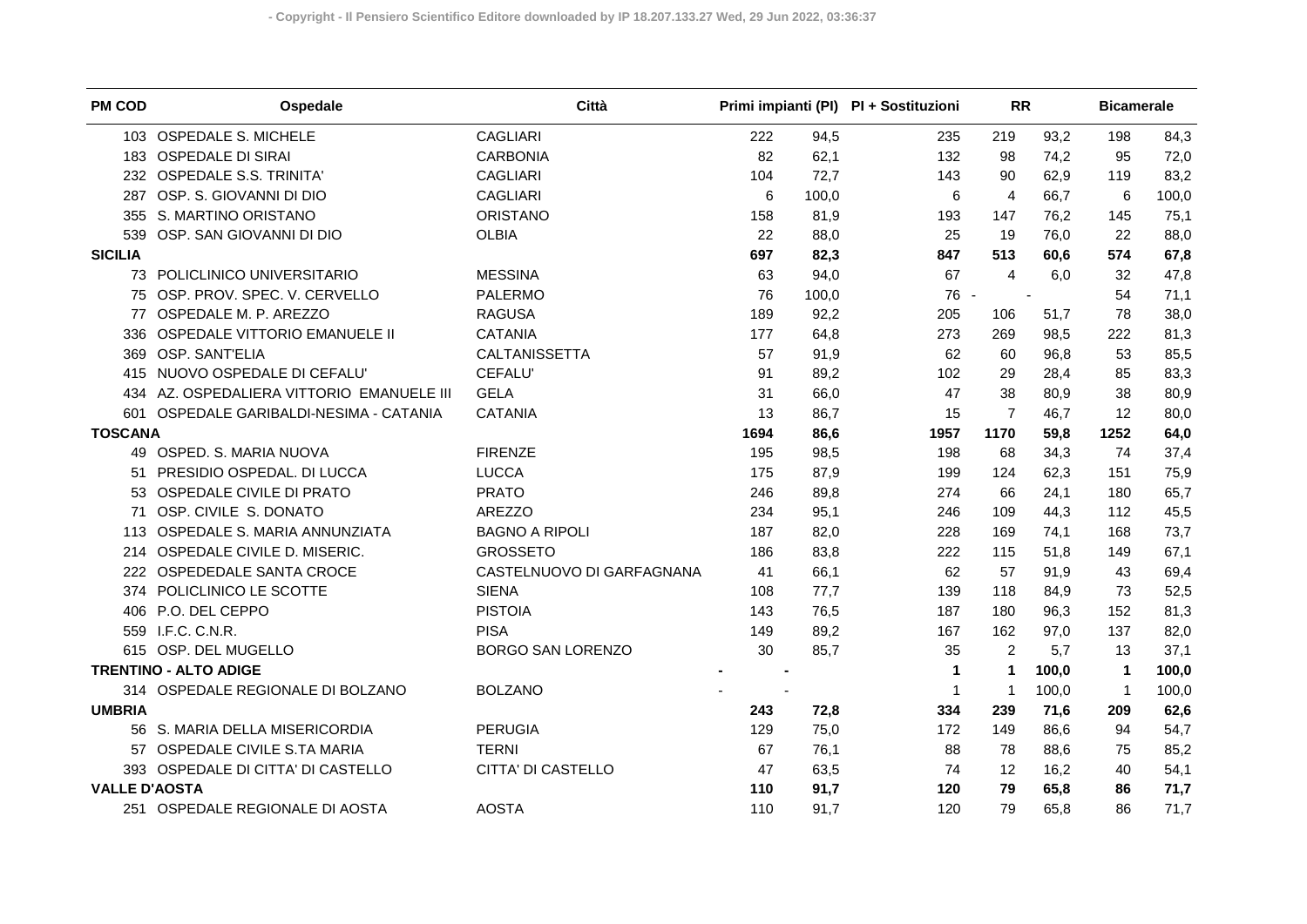| <b>PM COD</b> | Ospedale                                   | Città                     | Primi impianti (PI) |        | PI + Sostituzioni | <b>RR</b> |        | <b>Bicamerale</b> |        |
|---------------|--------------------------------------------|---------------------------|---------------------|--------|-------------------|-----------|--------|-------------------|--------|
| <b>VENETO</b> |                                            |                           | 1762                | 80,0   | 2202              | 1452      | 65,9   | 1321              | 60,0   |
| 10            | <b>OSPEDALE CIVILE</b>                     | <b>BELLUNO</b>            | 120                 | 84,5   | 142               | 55        | 38,7   | 92                | 64,8   |
|               | ULSS 3 BASSANO DEL GRAPPA                  | <b>BASSANO DEL GRAPPA</b> | 137                 | 67,5   | 203               | 194       | 95,6   | 143               | 70,4   |
| 140           | <b>OSPEDALE CIVILE</b>                     | <b>CITTADELLA</b>         | 57                  | 70,4   | 81                | 76        | 93,8   | 54                | 66,7   |
| 149           | OSP.CIVILE PIETRO COSMA                    | <b>CAMPOSAMPIERO</b>      | 126                 | 87,5   | 144               | 121       | 84.0   | 105               | 72,9   |
| 156           | P.O. DI MONTEBELLUNA                       | <b>MONTEBELLUNA</b>       | 101                 | 62,3   | 162               | 135       | 83,3   | 123               | 75,9   |
| 197           | S.M.MISERICORDIA<br><b>OSPEDALE CIVILE</b> | <b>ROVIGO</b>             |                     | 100,0  |                   |           | 100,0  |                   | 100,0  |
| 210           | OSPEDALE CIVILE DI ESTE                    | <b>ESTE</b>               | 149                 | 90,3   | 165               | 99        | 60,0   | 108               | 65,5   |
| 242.          | <b>OSPEDALE CIVILE</b>                     | <b>CONEGLIANO</b>         | 24                  | 66,7   | 36                | 17        | 47,2   | 23                | 63,9   |
| 261.          | O. C. IMMACOLATA CONCEZIONE                | PIOVE DI SACCO            | 137                 | 100,0  | 137               | 111       | 81,0   | 55                | 40,1   |
| 311           | OSP. CIVILE S. BORTOLO                     | <b>VICENZA</b>            | 253                 | 65,2   | 388               | 352       | 90,7   | 294               | 75,8   |
| 331           | <b>OSPEDALE CIVILE</b>                     | <b>VENEZIA</b>            | 105                 | 97,222 | 108               | 82        | 75,926 | 65                | 60,185 |
| 340-          | PRESIDIO OSP. CA' FONCELLI                 | TREVISO                   | 340                 | 80,4   | 423               | 117       | 27,7   | 150               | 35,5   |
| 427           | ULSS N° 5 OVEST VICENTINO                  | <b>ARZIGNANO</b>          | 94                  | 100,0  | 94                | 72        | 76.6   | 47                | 50,0   |
| 573           | OSP. G. FRACASTORO - USL 20                | <b>SAN BONIFACIO</b>      | 118                 | 100,0  | 118               | 20        | 16,9   | 61                | 51,7   |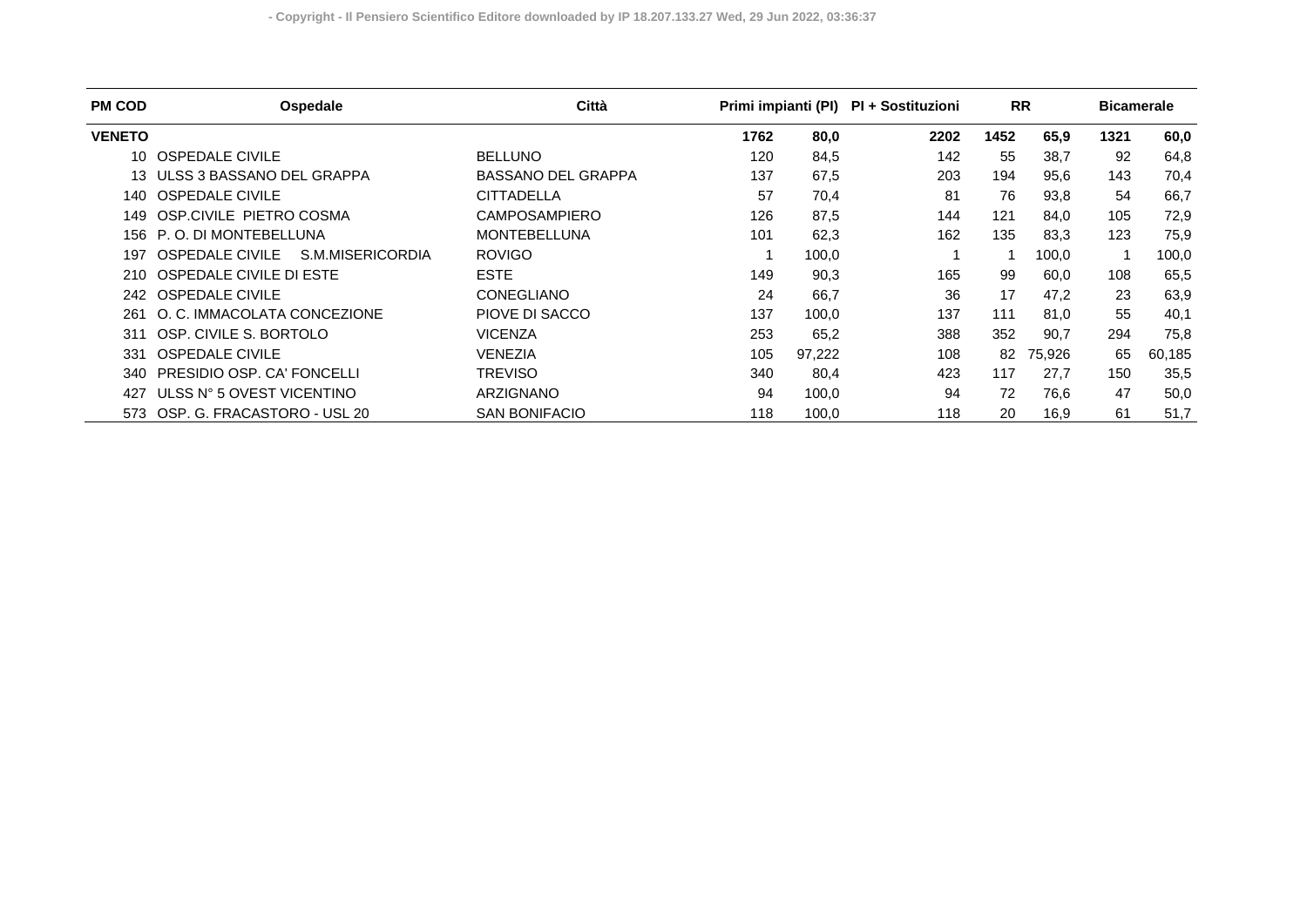## *Tabella 2 ‐ CENTRI COLLABORANTI AL REGISTRO ITALIANO DEFIBRILLATORI 2016*

| $\overline{ICD}$<br><b>COD</b> | <b>OSPEDALE</b>                   | <b>CITTA'</b>             | Primi<br>impianti |         | Sostituzioni   |      | Età<br>mediana | Prevenz.<br>primaria (%) | $\overline{ICD}$<br>biventr. (%) |
|--------------------------------|-----------------------------------|---------------------------|-------------------|---------|----------------|------|----------------|--------------------------|----------------------------------|
| <b>ABRUZZO</b>                 |                                   |                           | 277               | 75,9    | 88             | 24,1 | 71             | 73,4                     | 41,8                             |
|                                | 63 OSPEDALE CIVILE                | <b>TERAMO</b>             | 72                | 71,3    | 29             | 28,7 | 73,2           | 85,1                     | 30,2                             |
|                                | 64 OSPEDALE CIVILE                | <b>PESCARA</b>            | 69                | 74,2    | 24             | 25,8 | 69,9           | 54,8                     | 56,3                             |
|                                | 168 A.S.L. 01 AVEZZANO-SULMONA    | AVEZZANO                  | $\overline{1}$    | 20      | 4              | 80   | 75,8           | 60                       | 50                               |
| 176                            | OSPEDALE SAN SALVATORE            | L'AQUILA                  | 38                | 97,4    | $\overline{1}$ | 2,6  | 73,7           | 66,7                     | 66,7                             |
| 207                            | PRES. OSPED. SS. ANNUNZIATA       | <b>CHIETI</b>             | 41                | 78.8    | 11             | 21,2 | 66,9           | 73,1                     | 27,5                             |
| 253                            | <b>OSPEDALE C. RENZETTI</b>       | <b>LANCIANO</b>           | 30                | 81,1    | $\overline{7}$ | 18,9 | 78,6           | 89,2                     | 40                               |
| 257                            | <b>OSPEDALE CIVILE</b>            | <b>VASTO</b>              | 8                 | 88,9    | 1              | 11.1 | 69,5           | 66,7                     | 66,7                             |
| 326                            | MARIA SS. DELLO SPLENDORE         | <b>GIULIANOVA</b>         |                   |         | 1              | 100  | 72,4           | $100 -$                  |                                  |
| 441                            | CASA DI CURA PRIVATA PIERANGELI   | <b>PESCARA</b>            | 6                 | 60      | 4              | 40   | 76,4           | 70                       | 12,5                             |
|                                | 609 C.D.C VILLA LETIZIA           | L'AQUILA                  | 12                | 66,7    | 6              | 33,3 | 70,7           | 94,4                     | 22,2                             |
|                                | <b>BASILICATA</b>                 |                           | 62                | 93,9    | 4              | 6,1  | 75,3           | 72,7                     | 47,7                             |
|                                | 436 OSPEDALE S. CARLO             | <b>POTENZA</b>            | 10                | 90,9    | $\mathbf{1}$   | 9,1  | 61,2           | 36,4                     | 20                               |
| 469                            | A.O. MADONNA DELLE GRAZIE         | <b>MATERA</b>             | 26                | 96,3    | $\mathbf{1}$   | 3,7  | 77,8           | 77,8                     | 63                               |
| 487                            | OSP. DI POLICORO (MT)             | POLICORO                  | 13                | 92,9    | $\mathbf{1}$   | 7,1  | 74,9           | 92,9                     | 64,3                             |
|                                | 564 P.O. VILLA D'AGRI             | <b>POTENZA</b>            | 6                 | $100 -$ |                |      | 78,9           | $50 -$                   |                                  |
| 607                            | OSP. S. GIOVANNI DI DIO           | <b>MELFI</b>              | $\overline{7}$    | 87,5    | $\mathbf{1}$   | 12,5 | 71,5           | 87,5                     | 37,5                             |
| <b>CALABRIA</b>                |                                   |                           | 360               | 77,1    | 107            | 22,9 | 71,7           | 88,2                     | 39                               |
|                                | 70 OSP. CIVILE DELL'ANNUNZIATA    | COSENZA                   | 39                | 81,3    | 9              | 18,8 | 73,6           | 89,6                     | 17,8                             |
| 81                             | OSP. GEN. REG. A. PUGLIESE        | CATANZARO                 | 5                 | 21,7    | 18             | 78,3 | 71,8           | 82,6                     | 50                               |
|                                | 110 OSPEDALE SAN GIOVANNI DI DIO  | <b>CROTONE</b>            | 15                | 93,8    | $\mathbf{1}$   | 6,3  | 62,2           | 81,3                     | 13,3                             |
| 184                            | POLICLINICO MADONNA DELLA C.      | <b>REGGIO DI CALABRIA</b> | 16                | $100 -$ |                |      | 75,3           | 93,8                     | 6,3                              |
| 191                            | OSPEDALE G. CIACCIO               | CATANZARO                 | 47                | 94      | 3              | 6    | 74,2           | 86                       | 68                               |
| 219                            | POLICLINICO MATER DOMINI          | CATANZARO                 | 36                | 92,3    | 3              | 7,7  | 71,3           | 84,6                     | 38,5                             |
| 221                            | CASA DI CURA VILLA S. ANNA        | CATANZARO                 | 89                | 71,8    | 35             | 28,2 | 70,9           | 92,7                     | 41,9                             |
| 225                            | <b>OSPEDALE CIVILE</b>            | <b>POLISTENA</b>          | $\overline{1}$    | 50      | $\overline{1}$ | 50   | 88,5           | $100 -$                  |                                  |
| 319                            | <b>OSPEDALI RIUNITI</b>           | <b>REGGIO DI CALABRIA</b> | 29                | 67,4    | 14             | 32,6 | 71,7           | 95,3                     | 33,3                             |
| 323                            | C.D.C. TRICARICO-IST. ROSSANO     | <b>ACQUAPPESA</b>         | 29                | $100 -$ |                |      | 69,6           | 86,2                     | 34,5                             |
|                                | 402 ASL N°9                       | <b>LOCRI</b>              | $\overline{4}$    | 36,4    | $\overline{7}$ | 63,6 | 72,4           | 81,8                     | 75                               |
| 428                            | OSPEDALE DI CASTROVILLARI         | <b>CASTROVILLARI</b>      | 37                | 77,1    | 11             | 22,9 | 75,4           | 79,2                     | 40                               |
| 448                            | P.O. G. SAZZOLINO                 | VIBO VALENTIA (CZ)        | 13                | 72,2    | 5              | 27,8 | 65,9           | 88,9                     | 35,3                             |
| <b>CAMPANIA</b>                |                                   |                           | 1095              | 90,4    | 116            | 9,6  | 70,9           | 87,1                     | 48,2                             |
|                                | 14 S. GIOVANNI DI DIO E D'ARAGONA | <b>SALERNO</b>            | 50                | 56,8    | 38             | 43,2 | 70,7           | 79,5                     | 26,4                             |
|                                | 24 II° POLICLINICO FEDERICO II    | <b>NAPOLI</b>             | 45                | 95,7    | $\overline{2}$ | 4,3  | 68,2           | 95,7                     | 40.4                             |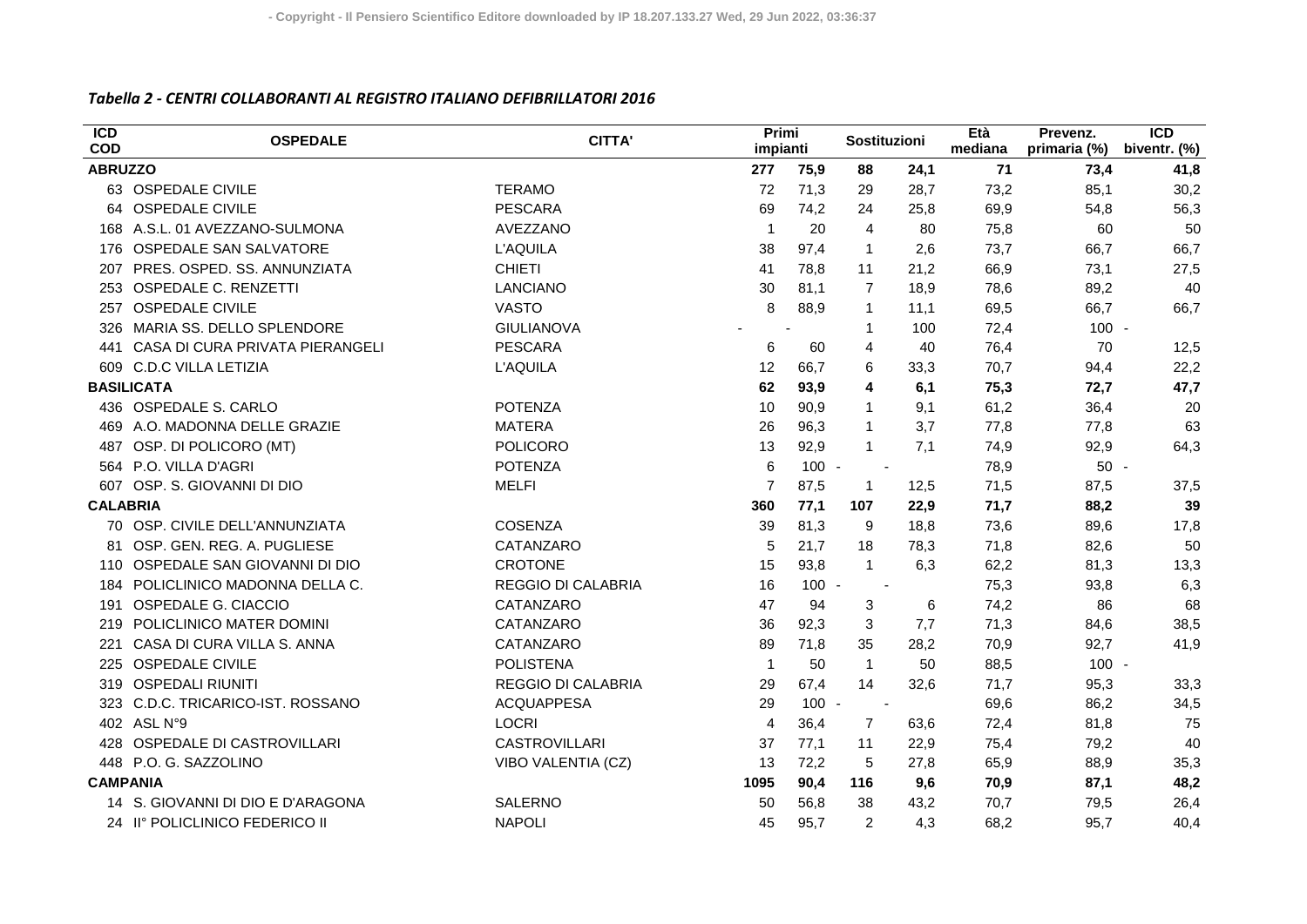| $\overline{ICD}$<br><b>COD</b> | <b>OSPEDALE</b>                               | <b>CITTA'</b>                | Primi<br>impianti |         | Sostituzioni             |      | Età<br>mediana | Prevenz.<br>primaria (%) | $\overline{ICD}$<br>biventr. (%) |
|--------------------------------|-----------------------------------------------|------------------------------|-------------------|---------|--------------------------|------|----------------|--------------------------|----------------------------------|
|                                | 66 OSPEDALE GENERALE PROVINCIALE              | <b>CASERTA</b>               | 19                | 70,4    | 8                        | 29,6 | 72,9           | 55,6                     | 20                               |
| 91                             | <b>OSPEDALE V. MONALDI</b>                    | <b>NAPOLI</b>                | 95                | 92,2    | 8                        | 7,8  | 64,8           | 89,3                     | 46                               |
| 130                            | OSP. M.SS. ADDOLORATA                         | <b>EBOLI</b>                 | 14                | 93,3    | $\mathbf{1}$             | 6,7  | 76,4           | 86,7                     | 33,3                             |
| 217                            | <b>CLINICA MEDITERRANEA</b>                   | <b>NAPOLI</b>                | 179               | 98,9    | $\overline{c}$           | 1,1  | 71,3           | 97,2                     | 52,8                             |
| 241                            | <b>OSPEDALE CIVILE</b>                        | <b>ARIANO IRPINO</b>         | 5                 | 83,3    | $\mathbf{1}$             | 16,7 | 69,5           | 50                       | 16,7                             |
| 278                            | CASA DI CURA VILLA DEI FIORI                  | <b>MUGNANO DI NAPOLI</b>     | 16                | $100 -$ | $\overline{\phantom{a}}$ |      | 73,3           | 93,8                     | 25                               |
| 283                            | OSP. LORETO NUOVO                             | <b>NAPOLI</b>                | 22                | 71      | 9                        | 29   | 71,1           | 83,9                     | 51,6                             |
| 288                            | S. LUCA - VALLO DELLA LUCANIA                 | <b>SALERNO</b>               | 17                | 89,5    | 2                        | 10,5 | 73,2           | 84,2                     | 52,6                             |
| 315                            | CASA DI CURA S. MICHELE                       | <b>MADDALONI</b>             | 75                | 97,4    | 2                        | 2,6  | 75,6           | 96,1                     | 63,6                             |
| 334                            | OSPEDALE NUOVO PELLEGRINI                     | <b>NAPOLI</b>                | 52                | 94,5    | 3                        | 5,5  | 69             | 72,7                     | 42,6                             |
| 360                            | CASA DI CURA MONTEVERGINE                     | MERCOGLIANO                  | 146               | 94,8    | 8                        | 5,2  | 74,1           | 87                       | 76,6                             |
| 364                            | OSP. MULTIZONALE MOSCATI                      | <b>AVELLINO</b>              | 41                | 97,6    | $\mathbf{1}$             | 2,4  | 65,2           | 88,1                     | 45,2                             |
| 437                            | SANTA MARIA DELLE GRAZIE                      | POZZUOLI                     | 13                | 92,9    | $\mathbf 1$              | 7,1  | 65,7           | 85,7                     | 14,3                             |
| 439                            | OSP. SACRO CUORE DI GESU' FATEBENEFRATELLI    | <b>BENEVENTO</b>             | 30                | 96,8    | $\mathbf{1}$             | 3,2  | 72,7           | 77,4                     | 29                               |
| 455                            | A.O. FATEBENEFRATELLI                         | <b>NAPOLI</b>                | 49                | $100 -$ | $\sim$                   |      | 78,7           | 93,9                     | 24,5                             |
| 470                            | <b>CLINICA VILLA FIORI</b>                    | <b>ACERRA</b>                | 31                | 96,9    | $\mathbf{1}$             | 3,1  | 72             | 100                      | 50                               |
| 480                            | OSPEDALE S. GIUSEPPE MOSCATI                  | <b>AVERSA</b>                | 8                 | 88,9    | $\mathbf{1}$             | 11,1 | 65,9           | 33,3                     | 22,2                             |
| 481                            | PRESIDIO OSPEDALIERO S. MARIA DELLA PIETÀ     | <b>NOLA</b>                  | 13                | 86,7    | 2                        | 13,3 | 72,8           | 86,7                     | 46,7                             |
| 508                            | OSP. UMBERTO I°                               | <b>NOCERA INFERIORE</b>      | 26                | $100 -$ | $\overline{\phantom{a}}$ |      | 73             | 88,5                     | 50                               |
| 524                            | OSP. S. GIOVANNI BOSCO                        | <b>NAPOLI</b>                | 23                | 79,3    | 6                        | 20,7 | 75,2           | 86,2                     | 46,2                             |
| 543                            | OSP. DI SORRENTO                              | <b>SORRENTO</b>              | 6                 | $100 -$ | $\overline{\phantom{a}}$ |      | 72             | $100 -$                  |                                  |
| 560                            | P.O. CASTELLAMMARE DI STABIA                  | CASTELLAMMARE DI STABIA      | 17                | 94,4    | $\mathbf{1}$             | 5,6  | 69,1           | 88,9                     | 88,2                             |
| 566.                           | OSP. S. GIUSEPPE MELORIO                      | SANTA MARIA CAPUA VETERE     | 13                | 76,5    | $\overline{4}$           | 23,5 | 68,4           | 70,6                     | 47,1                             |
| 568                            | P.O. SAN ROCCO                                | <b>SESSA AURUNCA</b>         | $\mathbf{1}$      | $100 -$ | $\overline{\phantom{a}}$ |      | 75             | 100                      | 100                              |
|                                | 572 A.O. G. RUMMO                             | <b>BENEVENTO</b>             | 40                | 90,9    | $\overline{4}$           | 9,1  | 69,6           | 95,5                     | 45,5                             |
|                                | <b>PRESIDIO OSPEDALIERO PIEDIMONTE MATESE</b> | PIEDIMONTE MATESE            | $\overline{1}$    | $100 -$ | $\overline{\phantom{a}}$ |      | 79,4           | $100 -$                  |                                  |
| 594.                           | <b>OSPEDALE CARDARELLI</b>                    | <b>NAPOLI</b>                | 23                | 88,5    | 3                        | 11,5 | 61.1           | 65,4                     | 50                               |
| 618                            | C.D.C. MARIA ROSARIA                          | <b>POMPEI</b>                | 5                 | 71,4    | $\overline{2}$           | 28,6 | 71,5           | 85,7                     | 50                               |
| 628                            | SANT'ANNA E MARIA SS. DELLA NEVE              | <b>BOSCOTRECASE</b>          | 5                 | $100 -$ |                          |      | 69,5           | 80                       | 20                               |
| 655                            | P.O. COTUGNO                                  | <b>NAPOLI</b>                | $\mathbf{1}$      | $100 -$ |                          |      |                | $100 -$                  |                                  |
| 664                            | <b>TORTORELLA</b>                             | <b>SALERNO</b>               | 10                | $100 -$ |                          |      | 72,8           | 90                       | 60                               |
| 670                            | NOSTRA SIGNORA DI LOURDES                     | MASSA DI SOMMA               | $\mathbf{1}$      | $100 -$ |                          |      | 86,7           | 100                      | 100                              |
| 674                            | <b>CDC MELUCCIO</b>                           | POMIGLIANO D'ARCO            | 3                 | 42,9    | 4                        | 57,1 | 70,3           | 71,4                     | 42,9                             |
| 685                            | P.O. DI S. GIUGLIANO IN CAMPANIA              | <b>GIUGLIANO IN CAMPANIA</b> |                   |         | $\mathbf{1}$             | 100  | $68,5 -$       |                          |                                  |
|                                | <b>EMILIA ROMAGNA</b>                         |                              | 818               | 73,4    | 296                      | 26,6 | 71,9           | 78,6                     | 37,2                             |
| 29                             | OSPEDALE M. BUFALINI                          | <b>CESENA</b>                | 23                | 76,7    | $\overline{7}$           | 23.3 | 70.9           | 73.3                     | 13.3                             |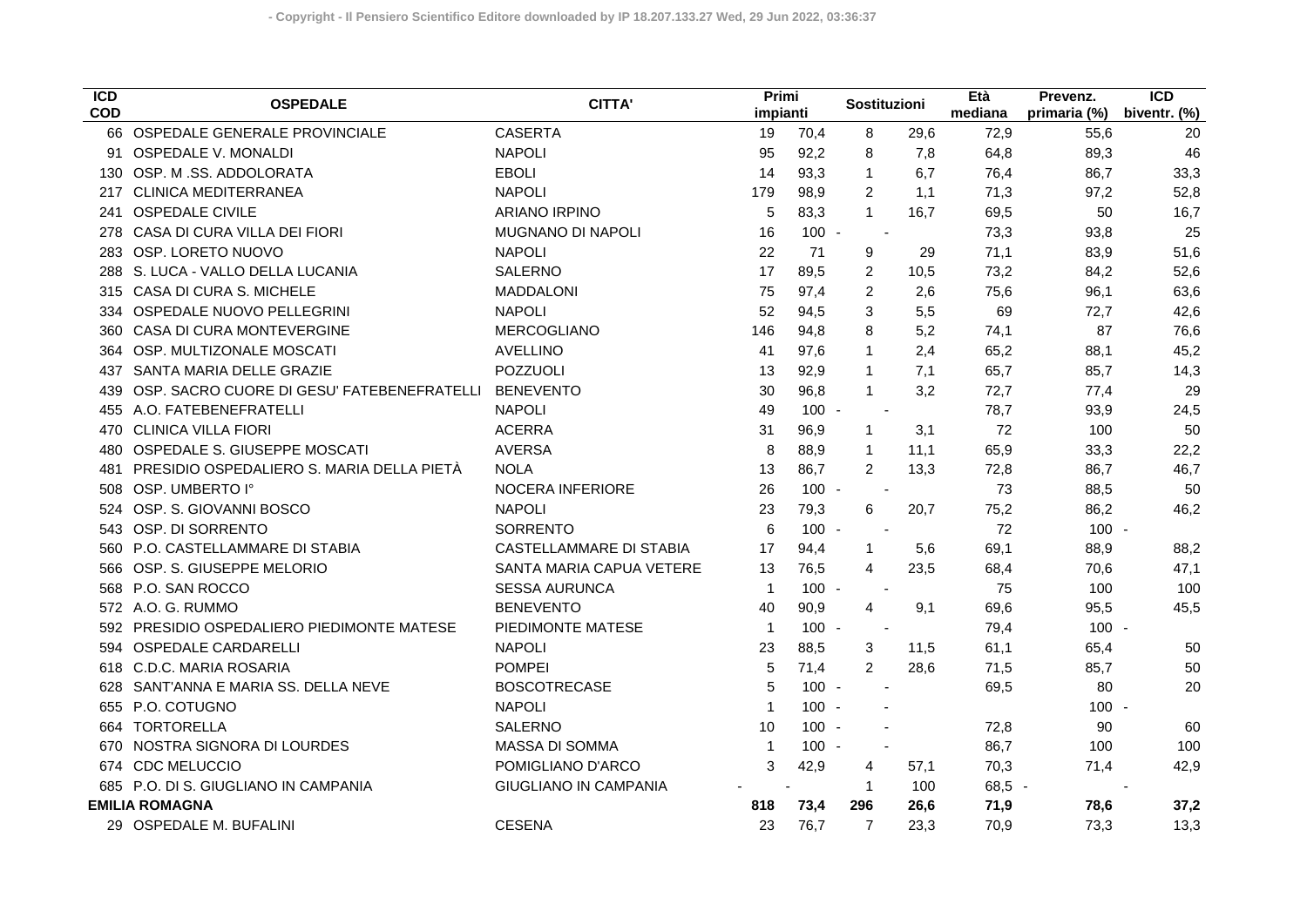| $\overline{ICD}$<br><b>COD</b> | <b>OSPEDALE</b>                             | <b>CITTA'</b>        |                | Primi<br>impianti |                   | Sostituzioni             | Età<br>mediana | Prevenz.<br>primaria (%) | $\overline{ICD}$<br>biventr. (%) |
|--------------------------------|---------------------------------------------|----------------------|----------------|-------------------|-------------------|--------------------------|----------------|--------------------------|----------------------------------|
|                                | 42 OSPEDALE S. ANNA                         | <b>FERRARA</b>       | 24             | 77,4              | $\overline{7}$    | 22,6                     | 74,6           | 80,6                     | 51,7                             |
|                                | 44 OSPEDALE CIVILE S. AGOSTINO - BAGGIOVARA | <b>MODENA</b>        | 39             | 88,6              | 5                 | 11,4                     | 66,5           | 79,5                     | 30,2                             |
|                                | 46 OSPEDALE S.MARIA DELLE CROCI             | <b>RAVENNA</b>       | 40             | 74,1              | 14                | 25,9                     | 73,1           | 70,4                     | 38                               |
|                                | 47 OSPEDALE S. MARIA NUOVA                  | <b>REGGIO EMILIA</b> | 32             | 64                | 18                | 36                       | 71,2           | 72                       | 40,4                             |
|                                | 82 OSPEDALE REGIONALE                       | <b>PARMA</b>         | 25             | 83,3              | 5                 | 16,7                     | 73,1           | 93,3                     | 40,7                             |
| 86                             | <b>OSPEDALE CIVILE</b>                      | <b>PIACENZA</b>      | 75             | 61                | 48                | 39                       | 74,5           | 61,8                     | 26,4                             |
| 150                            | OSPEDALE S. ORSOLA - MALPIGHI               | <b>BOLOGNA</b>       | 65             | 59,1              | 45                | 40,9                     | 69,7           | 86,4                     | 47,1                             |
| 182                            | <b>OSPEDALE INFERMI</b>                     | <b>RIMINI</b>        | 58             | 78,4              | 16                | 21,6                     | 70             | 71,6                     | 32,4                             |
| 213                            | OSPEDALE NUOVO                              | <b>IMOLA</b>         | $\overline{7}$ | 70                | 3                 | 30                       | 74,1           | 70                       | 33,3                             |
| 227                            | OSP. CIVILE S.S.ANNUNZIATA                  | <b>CENTO</b>         | 21             | 65,6              | 11                | 34,4                     | 75,8           | 75                       | 31                               |
|                                | 234 OSPEDALE CIVILE                         | <b>LUGO</b>          | $\overline{4}$ | 50                | $\overline{4}$    | 50                       | 76,7           | 75                       | 20                               |
| 300                            | PRESIDIO OSPEDALIERO MORGAGNI               | <b>FORLI'</b>        | 19             | 79.2              | 5                 | 20,8                     | 72             | 75                       | 25                               |
| 301                            | OSP. MAGGIORE                               | <b>BOLOGNA</b>       | 50             | 78,1              | 14                | 21,9                     | 71,5           | 67,2                     | 40                               |
| 316                            | POLICLINICO DI MODENA                       | <b>MODENA</b>        | 67             | 84,8              | $12 \overline{ }$ | 15,2                     | 70,4           | 86,1                     | 38                               |
| 347                            | OSPEDALE DI BENTIVOGLIO                     | <b>BENTIVOGLIO</b>   | 23             | 59                | 16                | 41                       | 71,3           | 71,8                     | 32,4                             |
| 449                            | <b>VILLA MARIA CECILIA</b>                  | <b>BARBIANO</b>      | 97             | 82,2              | 21                | 17,8                     | 70,9           | 95,8                     | 52,7                             |
| 459                            | A.O. DI CARPI                               | <b>CARPI</b>         | 28             | 75,7              | 9                 | 24,3                     | 74,1           | 83,8                     | 30,3                             |
| 494                            | OSP. CIVILE                                 | SASSUOLO             | 25             | 67,6              | 12                | 32,4                     | 69,9           | 70,3                     | 43,2                             |
| 514                            | <b>HESPERIA HOSPITAL</b>                    | <b>MODENA</b>        | 36             | 92,3              | 3                 | 7,7                      | 72             | 82,1                     | 48,6                             |
| 525                            | <b>CDC VILLA SALUS</b>                      | <b>REGGIO EMILIA</b> | 14             | 58,3              | 10                | 41,7                     | 71,3           | 83,3                     | 43,5                             |
| 537                            | OSP. DI FIDENZA                             | <b>FIDENZA</b>       | 16             | 76,2              | 5                 | 23,8                     | 67,1           | 85,7                     | 14,3                             |
| 581                            | <b>VILLA TORRI</b>                          | <b>BOLOGNA</b>       | 26             | 83,9              | 5                 | 16,1                     | 73,9           | 93,5                     | 31                               |
| 616                            | OSPEDALE DEL DELTA                          | LAGOSANTO            | $\overline{4}$ | 80                | $\mathbf{1}$      | 20                       | 70,4           | $100 -$                  |                                  |
|                                | <b>FRIULI-VENEZIA GIULIA</b>                |                      | 275            | 61                | 176               | 39                       | 70,2           | 73,4                     | 43                               |
|                                | 1 AZ. OSP.S.M. DELLA MISERICORDIA           | <b>UDINE</b>         | 114            | 59,1              | 79                | 40,9                     | 70,5           | 80,3                     | 39,9                             |
|                                | 3 AZ. OSP. S.M. DEGLI ANGELI                | PORDENONE            | 61             | 58,1              | 44                | 41,9                     | 70,5           | 45,7                     | 46                               |
|                                | 4 ASL N.2 ISONTINA                          | <b>GORIZIA</b>       | 11             | 91,7              | $\mathbf{1}$      | 8,3                      | 67,9           | 91,7                     | 36,4                             |
|                                | 5 P.O. DI MONFALCONE                        | <b>MONFALCONE</b>    | 5              |                   | $100 -$           | $\overline{\phantom{a}}$ | 78,4           | 80                       | 20                               |
|                                | 474 OSPEDALE RIUNITI - CATTINARA            | <b>TRIESTE</b>       | 84             | 61,8              | 52                | 38,2                     | 69,6           | 83,1                     | 46,5                             |
| <b>LAZIO</b>                   |                                             |                      | 943            | 85,8              | 156               | 14,2                     | 72,2           | 84,7                     | 38,4                             |
|                                | 7 OSP. PEDIATRICO BAMBIN GESU'              | <b>ROMA</b>          | 7              | 70                | 3                 | 30                       | 17,2           | $80 -$                   |                                  |
|                                | 21 OSPEDALE S. CAMILLO                      | <b>ROMA</b>          |                | 45<br>9           | 11                | 55                       | 67,8           | 90                       | 25                               |
|                                | 26 OSPEDALE GENERALE PROVINCIALE            | <b>CIVITAVECCHIA</b> |                | 5                 | $100 -$           | $\blacksquare$           | 71             | 80                       | 20                               |
|                                | 58 OSPEDALE S. CAMILLO FORLANINI            | <b>ROMA</b>          | 50             |                   | $100 -$           |                          | 69,7           | 84                       | 58                               |
| 108                            | OSPEDALE GEN. PROV. UMBERTO I               | <b>FROSINONE</b>     | 19             |                   | $100 -$           |                          | 72,2           | 73,7                     | 21,1                             |
|                                | 119 CASA DI CURA PIO XI                     | <b>ROMA</b>          |                |                   | 1                 | 100                      | $54 -$         |                          | 100                              |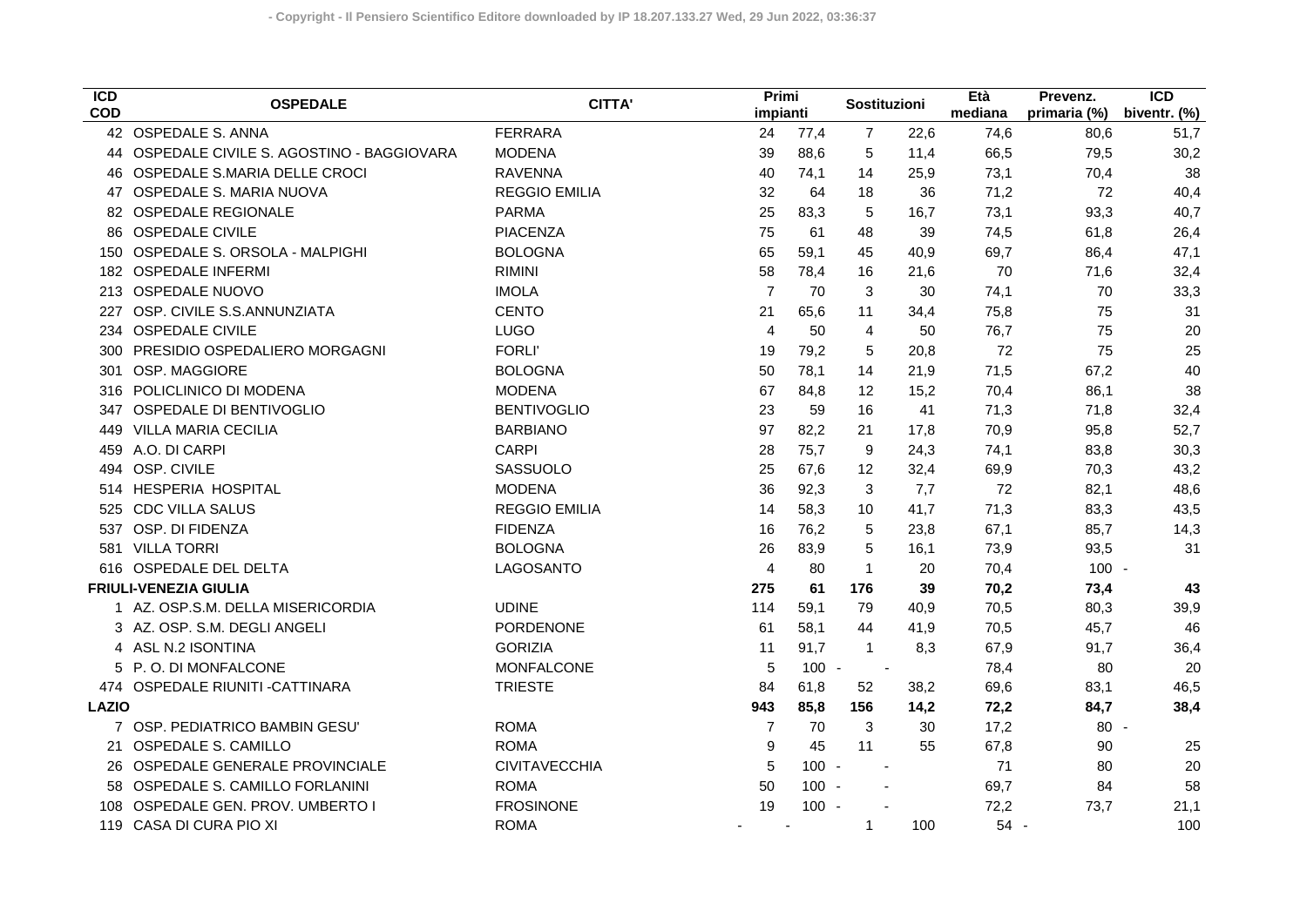| ICD<br><b>COD</b> | <b>OSPEDALE</b>                              | <b>CITTA'</b>   | Primi<br>impianti |         | Sostituzioni             |      | Età<br>mediana | Prevenz.<br>primaria (%) | $\overline{ICD}$<br>biventr. (%) |
|-------------------|----------------------------------------------|-----------------|-------------------|---------|--------------------------|------|----------------|--------------------------|----------------------------------|
|                   | 127 OSPEDALE L.PARODI DELFINO                | COLLEFERRO      | 5                 | $100 -$ |                          |      | 78,3           | $80 -$                   |                                  |
|                   | 135 CLINICA COLUMBUS                         | <b>ROMA</b>     | 23                | $100 -$ |                          |      | 74,7           | 87                       | 34,8                             |
| 145               | OSPEDALE SAN PIETRO                          | <b>ROMA</b>     | 34                | 77,3    | 10                       | 22,7 | 74,4           | 93,2                     | 45,2                             |
| 169               | CASA DI CURA CITTA' DI ROMA                  | <b>ROMA</b>     | $\overline{4}$    | 66,7    | 2                        | 33,3 | 68,8           | 83,3                     | 33,3                             |
| 173               | OSP. FATEBENEFRATELLI - S. GIOV. CALIBITA    | <b>ROMA</b>     | 34                | $100 -$ | $\sim$                   |      | 70,6           | 79,4                     | 44,1                             |
| 237               | <b>OSPEDALE CIVILE</b>                       | <b>FORMIA</b>   | 9                 | $100 -$ |                          |      | 80,3           | 100                      | 22,2                             |
| 240               | <b>OSPEDALE S. SPIRITO</b>                   | <b>ROMA</b>     | 29                | $100 -$ |                          |      | 77,7           | 72,4                     | 48,3                             |
| 245               | OSPEDALE S. SEBASTIANO                       | <b>FRASCATI</b> | $\overline{1}$    | $100 -$ |                          |      |                | 100                      | 100                              |
| 248               | OSPED. G.B. GRASSI                           | <b>OSTIA</b>    | 49                | 71      | 20                       | 29   | 75,4           | 95,7                     | 50                               |
| 260               | <b>SANDRO PERTINI</b>                        | <b>ROMA</b>     | 57                | $100 -$ |                          |      | 72,8           | 87,7                     | 28,1                             |
| 268               | OSP. CIVILE S. GIUSEPPE                      | ALBANO LAZIALE  | 6                 | $100 -$ |                          |      | 66,5           | $100 -$                  |                                  |
| 277               | OSP. SAN GIOVANNI                            | <b>ROMA</b>     | 28                | 82,4    | 6                        | 17,6 | 72,9           | 79,4                     | 37,5                             |
| 282               | OSP. S. CAMILLO DE LELLIS                    | <b>RIETI</b>    | 62                | 89,9    | $\overline{7}$           | 10,1 | 71,6           | 98,6                     | 35,9                             |
| 296               | S. FILIPPO NERI                              | <b>ROMA</b>     | 85                | 91,4    | 8                        | 8,6  | 73,5           | 75,3                     | 32,6                             |
| 297               | POLICLINICO GEMELLI                          | <b>ROMA</b>     | 84                | 81,6    | 19                       | 18,4 | 71,3           | 81,6                     | 43,9                             |
| 341               | POLICLINO CASILINO                           | <b>ROMA</b>     | 42                | 72,4    | 16                       | 27,6 | 69,2           | 79,3                     | 50                               |
| 358               | RIUNITI ANZIO-NETTUNO                        | <b>ANZIO</b>    | 3                 | $100 -$ | $\blacksquare$           |      | 74             | $33,3 -$                 |                                  |
|                   | 362 CIVILE                                   | <b>VELLETRI</b> | 8                 | 88,9    | $\mathbf{1}$             | 11,1 | 78,1           | 100                      | 22,2                             |
| 367               | POLICLINICO UMBERTO I                        | <b>ROMA</b>     | 78                | 77,2    | 23                       | 22,8 | 75,4           | 90,1                     | 38,8                             |
| 390               | OSP.S. EUGENIO                               | <b>ROMA</b>     | 16                | 72,7    | 6                        | 27,3 | 71,5           | 86,4                     | 61,9                             |
|                   | 392 OSP.BELCOLLE                             | <b>VITERBO</b>  | 19                | $100 -$ | $\overline{\phantom{a}}$ |      | 65,8           | 84,2                     | 78,9                             |
| 411               | POLICLINICO CAMPUS BIO-MEDICO                | <b>ROMA</b>     | 18                | 64,3    | 10                       | 35,7 | 68             | 92,9                     | 25                               |
| 413               | POLICLINIPO CITTA' DI POMEZIA C.D.C. S. ANNA | <b>POMEZIA</b>  | $\overline{4}$    | $100 -$ |                          |      | 58,1           | $100 -$                  |                                  |
| 418               | CASA DI CURA ARS MEDICA                      | <b>ROMA</b>     | $\overline{1}$    | $100 -$ |                          |      | 76,1           | $100 -$                  |                                  |
| 446               | A.O. SANT ANDREA                             | <b>ROMA</b>     | 70                | 98,6    | $\mathbf{1}$             | 1,4  | 69,5           | 80,3                     | 39,4                             |
| 468               | POLICLINICO TOR VERGATA                      | <b>ROMA</b>     | 40                | 81,6    | 9                        | 18,4 | 69             | 77,6                     | 15,6                             |
| 486               | <b>CDC NUOVA ITOR</b>                        | <b>ROMA</b>     | 2                 | $100 -$ |                          |      | 83,7           | $100 -$                  |                                  |
| 489               | CASA DI CURA CASA DEL SOLE                   | <b>FORMIA</b>   | $\mathbf{1}$      | $100 -$ |                          |      | 59,8           | $100 -$                  |                                  |
| 529               | <b>CDC MATER DEI</b>                         | <b>ROMA</b>     |                   |         | $\mathbf{1}$             | 100  | 68,8           | $100 -$                  |                                  |
| 531               | <b>CSC SALVADOR MUNDI</b>                    | <b>ROMA</b>     | $\mathbf{1}$      | $100 -$ |                          |      | 61,5           | $100 -$                  |                                  |
|                   | 538 CDC ICOT                                 | LATINA          | $\overline{7}$    | $100 -$ |                          |      | 73             | 85,7                     | 42,9                             |
| 561               | OSPEDALE S. MARIA GORETTI                    | <b>LATINA</b>   | 4                 | $100 -$ |                          |      | 78,6           | 75 -                     |                                  |
| 579               | OSP. S. GIOVANNI EVANGELISTA                 | <b>TIVOLI</b>   | 5                 | $100 -$ |                          |      | 72,7           | $60 -$                   |                                  |
| 604               | P.OSPEDALIERO SS. TRINITA'- SORA             | <b>SORA</b>     | 13                | 86,7    | $\overline{2}$           | 13,3 | 73,4           | 73,3                     | 69,2                             |
| 605               | P.OSP. DI CASSINO S. SCOLASTICA              | CASSINO         | 3                 | $100 -$ |                          |      | 73,1           | $66,7 -$                 |                                  |
|                   | 612 CDC VILLA MARGHERITA                     | <b>ROMA</b>     | $\mathbf{1}$      | $100 -$ |                          |      |                | $100 -$                  |                                  |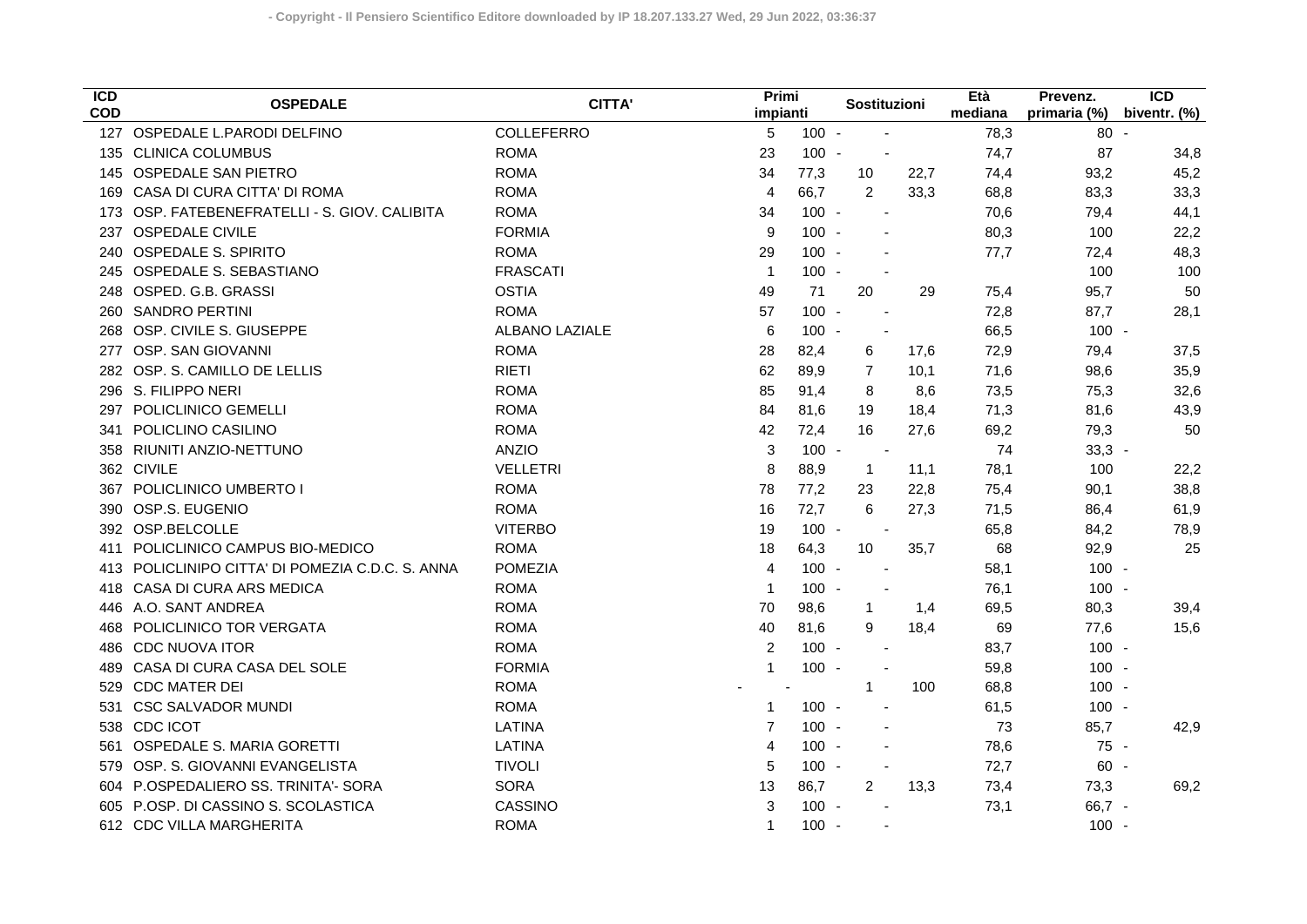| $\overline{ICD}$<br><b>COD</b> | <b>OSPEDALE</b>                        | <b>CITTA'</b>              | Primi<br>impianti |                | Sostituzioni             |      | Età<br>mediana | Prevenz.<br>primaria (%) | $\overline{ICD}$<br>biventr. (%) |
|--------------------------------|----------------------------------------|----------------------------|-------------------|----------------|--------------------------|------|----------------|--------------------------|----------------------------------|
|                                | 620 CDC VILLA PIA                      | <b>ROMA</b>                | 5                 | $100 -$        |                          |      | 84,8           | $100 -$                  |                                  |
|                                | 638 OSP. PEDIATRICO DEL BAMBIN GESÙ    | <b>FIUMICINO</b>           | $\mathbf{1}$      | $100 -$        |                          |      | 17,7           | $100 -$                  |                                  |
| 673                            | ISTITUTO CLINICO CARDIOLOGICO          | <b>ROMA</b>                | $\mathbf{1}$      | $100 -$        |                          |      | 70,8           | 100                      | 100                              |
| <b>LIGURIA</b>                 |                                        |                            | 214               | 77,8           | 61                       | 22,2 | 72,4           | 74,5                     | 48,3                             |
| 23                             | OSPEDALE S. MARTINO DI GENOVA          | <b>GENOVA</b>              | 26                | 86,7           | $\overline{4}$           | 13,3 | 68,9           | 66,7                     | 31                               |
| 94                             | <b>OSPEDALI RIUNITI</b>                | LAVAGNA                    | 8                 | $100 -$        | $\blacksquare$           |      | 77,5           | 100                      | 87,5                             |
| 134                            | P.O. DI IMPERIA                        | <b>IMPERIA</b>             | 43                | 66,2           | 22                       | 33,8 | 71,5           | 64,6                     | 61,5                             |
| 153                            | <b>OSPEDALE GALLIERA</b>               | <b>GENOVA</b>              | 26                | 63,4           | 15                       | 36,6 | 73,5           | 68,3                     | 35,1                             |
| 178                            | OSPEDALE S. PAOLO                      | SAVONA                     | 19                | 86,4           | 3                        | 13,6 | 73,1           | 77,3                     | 42,9                             |
| 215                            | OSPEDALE CIVILE S. ANDREA DI LA SPEZIA | <b>LA SPEZIA</b>           | 32                | 94,1           | $\overline{c}$           | 5,9  | 75,8           | 88,2                     | 55,9                             |
| 317                            | USL 3 OSP. P. ANTERO MICONE            | <b>GENOVA</b>              | 13                | 61,9           | 8                        | 38,1 | 69,9           | 76,2                     | 61,1                             |
| 354                            | <b>VILLA SCASSI</b>                    | <b>SAMPIERDARENA</b>       | 20                | 83,3           | $\overline{4}$           | 16,7 | 71,1           | 75                       | 12,5                             |
| 484                            | OSP. S. CORONA                         | PIETRA LIGURE              | 24                | 88,9           | 3                        | 11,1 | 75             | 85,2                     | 57,7                             |
| 504                            | <b>CDC VILLA AZZURRA</b>               | <b>RAPALLO</b>             | 3                 | $100 -$        | $\overline{\phantom{a}}$ |      |                | 100                      | 66,7                             |
|                                | <b>LOMBARDIA</b>                       |                            | 2465              | 63,4           | 1423                     | 36,6 | 71,6           | 77,5                     | 45,9                             |
| 6                              | ENTE OSPEDALIERO S. CORONA             | <b>GARBAGNATE MILANESE</b> | 9                 | 81,8           | $\overline{c}$           | 18,2 | 69             | 63,6                     | 50                               |
|                                | CENTRO CARDIOLOGICO MONZINO            | <b>MILANO</b>              | 115               | 63,2           | 67                       | 36,8 | 67,9           | 75,8                     | 47,1                             |
| 27                             | OSP.PREDABISSI MELEGNANO               | <b>ABBADIA CERRETO</b>     | 18                | 69,2           | 8                        | 30,8 | 78,9           | 50                       | 46,2                             |
| 28                             | OSP. DI CIRCOLO                        | <b>BUSTO ARSIZIO</b>       | 56                | 61,5           | 35                       | 38,5 | 72,7           | 67                       | 32,5                             |
| 31                             | OSPEDALE CIVILE G. FORNAROLI           | <b>MAGENTA</b>             | 25                | 58,1           | 18                       | 41,9 | 71,6           | 74,4                     | 51,3                             |
|                                | 32 A. O. CARLO POMA                    | <b>MANTOVA</b>             | 75                | 64,1           | 42                       | 35,9 | 71,6           | 83,8                     | 40,4                             |
|                                | CTV - DE GASPERI OSP. NIGUARDA         | <b>MILANO</b>              | 95                | 48,5           | 101                      | 51,5 | 67,7           | 83,2                     | 51                               |
|                                | 34 OSPEDALE MAGGIORE                   | <b>MILANO</b>              | 23                | 74,2           | 8                        | 25,8 | 72,2           | 80,6                     | 37,9                             |
| 35                             | OSPEDALE S. CARLO BORROMEO             | <b>MILANO</b>              | 35                | 66             | 18                       | 34   | 74,7           | 81,1                     | 26                               |
| 36                             | OSPEDALE S. GERARDO                    | <b>MONZA</b>               | 55                | 54,5           | 46                       | 45,5 | 69,3           | 75,2                     | 35,5                             |
| 37                             | POLICLINICO S. MATTEO                  | <b>PAVIA</b>               | 61                | 43,9           | 78                       | 56,1 | 64             | 77,7                     | 43,7                             |
| 38                             | <b>ENTE OSPEDALIERO</b>                | <b>RHO</b>                 | 22                | 81,5           | 5                        | 18,5 | 69,4           | 74,1                     | 38,5                             |
|                                | AZ. USSL 4 PRESIDIO OSPEDAL.           | SARONNO                    | 30                | 66.7           | 15                       | 33,3 | 73,8           | 82,2                     | 31,8                             |
| 40                             | CIRCOLO E FONDAZIONE MACCHI            | <b>VARESE</b>              | 65                | 68,4           | 30                       | 31,6 | 67,5           | 77,9                     | 42                               |
| 45                             | <b>OSPEDALE CIVILE</b>                 | <b>VIGEVANO</b>            | 16                | 59,3           | 11                       | 40,7 | 73             | 66,7                     | 15,4                             |
| 50                             | ENTE OSPED. CITTA' DI SESTO            | <b>SESTO SAN GIOVANNI</b>  |                   | $\blacksquare$ | 4                        | 100  | 77             | 75                       | 75                               |
| 80                             | <b>OSPEDALE CIVILE</b>                 | <b>BRESCIA</b>             | 101               | 40,4           | 149                      | 59,6 | 72,5           | 76,8                     | 67,1                             |
| 88                             | <b>OSPEDALE SANT'ANNA</b>              | COMO                       | 42                | 60             | 28                       | 40   | 73,4           | 62,9                     | 30,9                             |
|                                | 92 OSPEDALE S. ANTONIO ABATE           | <b>GALLARATE</b>           | 49                | 84,5           | 9                        | 15,5 | 73             | 75,9                     | 46,4                             |
| 101                            | OSPEDALE L. SACCO                      | <b>MILANO</b>              | 28                | 50             | 28                       | 50   | 70,1           | 73,2                     | 47,2                             |
|                                | 102 OSPEDALE DI ZONA M. MELLINI        | <b>CHIARI</b>              | 53                | 88,3           | $\overline{7}$           | 11,7 | 76             | 80                       | 17,9                             |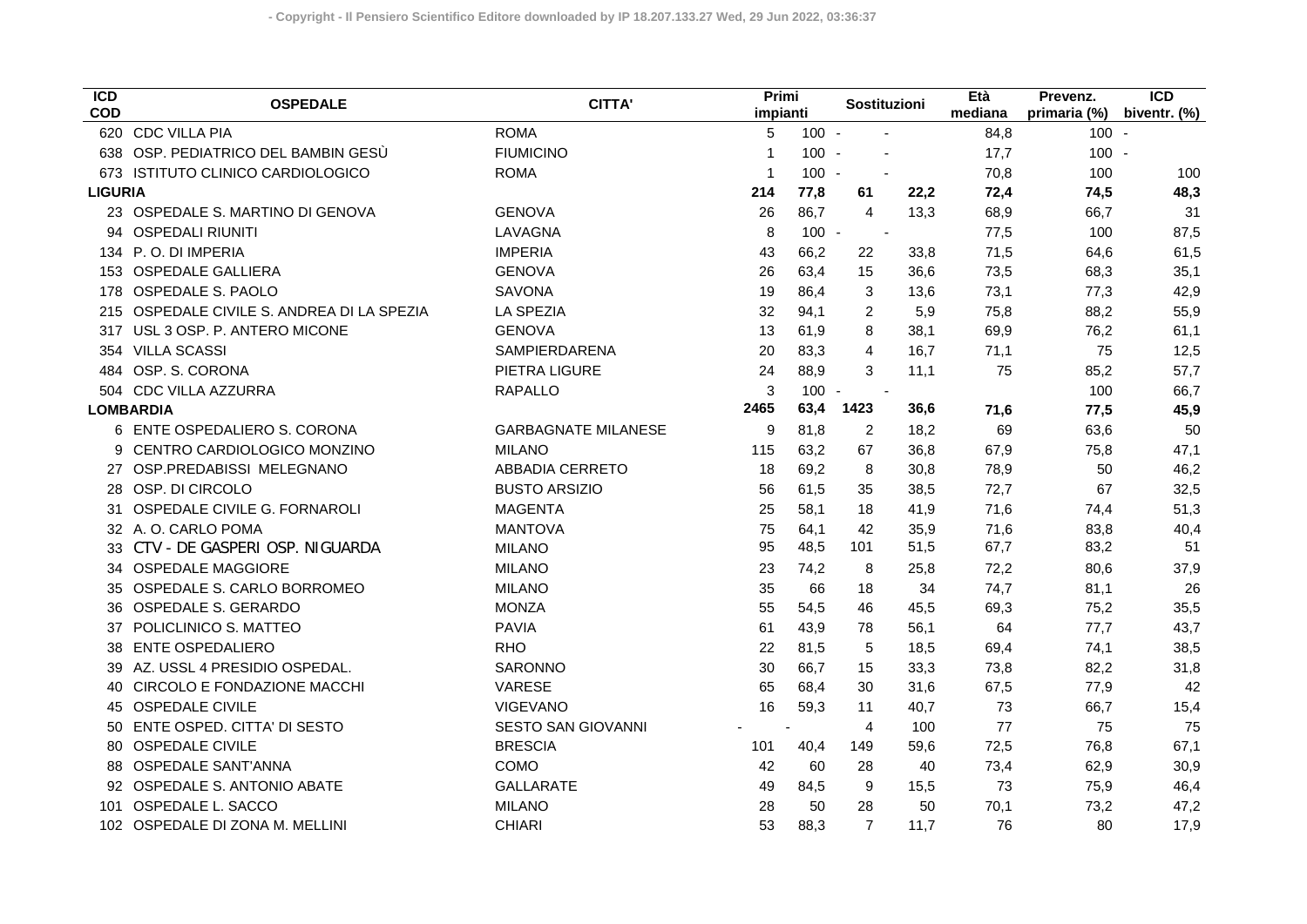| <b>ICD</b><br><b>COD</b> | <b>OSPEDALE</b>                       | <b>CITTA'</b>                | Primi<br>impianti |         | Sostituzioni      |      | Età<br>mediana | Prevenz.<br>primaria (%) | <b>ICD</b><br>biventr. (%) |
|--------------------------|---------------------------------------|------------------------------|-------------------|---------|-------------------|------|----------------|--------------------------|----------------------------|
| 109                      | PRES.OSP. DI TRADATE AZ.USSL3         | <b>TRADATE</b>               | 5                 | 22,7    | 17                | 77,3 | 74,4           | 90,9                     | 47,6                       |
| 117                      | OSP. SAN PAOLO ALLA BARONA            | <b>MILANO</b>                | 27                | 58,7    | 19                | 41,3 | 73,3           | 73,9                     | 50                         |
| 136                      | PRESIDIO OSPEDALIERO                  | <b>CERNUSCO SUL NAVIGLIO</b> | 13                | 68,4    | 6                 | 31,6 | 73             | 94,7                     | 66,7                       |
| 138                      | OSPEDALE CIVILE DI CODOGNO            | CODOGNO                      | 12                | 66,7    | 6                 | 33,3 | 72,7           | 72,2                     | 30,8                       |
| 139                      | P.O. DI DESENZANO DEL GARDA           | DESENZANO DEL GARDA          | 34                | 82,9    | $\overline{7}$    | 17,1 | 71,3           | 90,2                     | 36,8                       |
| 147                      | OSPEDALE FATEBENEFRATELLI             | <b>MILANO</b>                | 8                 | 57,1    | 6                 | 42,9 | 71,1           | 57,1                     | 45,5                       |
| 159                      | <b>OSPEDALE BOLOGNINI</b>             | <b>SERIATE</b>               | 22                | 71      | 9                 | 29   | 74,4           | 64,5                     | 50                         |
| 175                      | OSPEDALE SAN RAFFAELE                 | <b>MILANO</b>                | 130               | 81,3    | 30                | 18,8 | 68,7           | 72,5                     | 42,7                       |
| 189                      | OSP. CIVILE DI LEGNANO                | <b>LEGNANO</b>               | 62                | 69,7    | 27                | 30,3 | 69,9           | 80,9                     | 45,9                       |
| 205                      | CASA DI CURA SANTA RITA               | <b>MILANO</b>                | 40                | 60,6    | 26                | 39,4 | 73,2           | 69,7                     | 39,7                       |
| 224                      | OSP. CLINICIZZATO SAN DONATO          | <b>SAN DONATO MILANESE</b>   | 2                 | $100 -$ |                   |      | 55,5           | $50 -$                   |                            |
| 235                      | PRES.OSP.DI VIMERCATE USSL28          | <b>VIMERCATE</b>             | 42                | 63,6    | 24                | 36,4 | 71,6           | 95,5                     | 42,2                       |
| 239                      | AZ. OSP. DESENZANO DEL GARDA          | <b>MANERBIO</b>              | 35                | 70      | 15                | 30   | 66,8           | 58                       | 50                         |
| 269                      | OSPEDALE DI VALLE CAMONICA            | <b>ESINE</b>                 | 8                 | 57,1    | 6                 | 42,9 | 67,9           | 57,1                     | 38,5                       |
| 274                      | CL. S.ROCCO DI FRANCIACORTA - OME     | <b>MONTE ISOLA</b>           | 20                | 62,5    | $12 \overline{ }$ | 37,5 | 71,2           | 96,9                     | 74,2                       |
| 276                      | CASA DI CURA S.ANNA                   | <b>BRESCIA</b>               | 15                | 78,9    | 4                 | 21,1 | 73,6           | 89,5                     | 50                         |
|                          | 284 OSP. TREVIGLIO                    | <b>TREVIGLIO</b>             | 14                | 58,3    | 10                | 41,7 | 69,3           | 75                       | 30,4                       |
| 291                      | ISTITUTO CLINICO HUMANITAS - BASIGLIO | <b>ROZZANO</b>               | 105               | 64      | 59                | 36   | 73,3           | 75,6                     | 58,4                       |
|                          | 292 CASA DI CURA MATER DOMINI         | CASTELLANZA                  | 41                | 61,2    | 26                | 38,8 | 73,3           | 83,6                     | 41,9                       |
| 309                      | OSPEDALE MAGGIORE DI CREMA            | <b>CREMA</b>                 | 35                | 72,9    | 13                | 27,1 | 70             | 68,8                     | 39,1                       |
|                          | 312 P.O. OGLIO PO - VICOMOSCANO       | <b>BONEMERSE</b>             | 11                | 50      | 11                | 50   | 75,8           | 72,7                     | 81                         |
|                          | 313 CENTRO NUOVA POLIAMBULANZA        | <b>BRESCIA</b>               | 41                | 87,2    | 6                 | 12,8 | 71,2           | 80,9                     | 47,8                       |
| 321                      | POLICLINICO PONTE SAN PIETRO          | PONTE SAN PIETRO             | 32                | 84,2    | 6                 | 15,8 | 77,2           | 84,2                     | 60,5                       |
| 325                      | O. S. LUCA I.R.C.C.S. - AUXOL         | <b>MILANO</b>                | 31                | 58,5    | 22                | 41,5 | 69             | 77,4                     | 45,8                       |
|                          | 332 MULTIMEDICA                       | SESTO SAN GIOVANNI           | 28                | 58,3    | 20                | 41,7 | 73             | 79,2                     | 53,7                       |
|                          | 342 OSPEDALE DI CREMONA               | <b>CREMONA</b>               | 17                | 73,9    | 6                 | 26,1 | 74,4           | 69,6                     | 36,4                       |
|                          | 343 CASA DI CURA GAVEZZANI            | <b>BERGAMO</b>               | 112               | 80,6    | 27                | 19,4 | 69,1           | 84,2                     | 53,2                       |
| 346                      | CASA DI CURA CITTA' DI PAVIA          | <b>PAVIA</b>                 | 27                | 61,4    | 17                | 38,6 | 71,3           | 86,4                     | 36,4                       |
| 348                      | <b>OSPEDALE VALDUCE</b>               | COMO                         | 9                 | 81,8    | 2                 | 18,2 | 76,4           | 72,7                     | 20                         |
| 359                      | S. LEOPOLDO MANDIC                    | <b>MERATE</b>                | 12                | 63,2    | $\overline{7}$    | 36,8 | 67,8           | 78,9                     | 29,4                       |
| 371                      | <b>FATEBENEFRATELLI</b>               | <b>ERBA</b>                  | 45                | $100 -$ | $\blacksquare$    |      |                | 100                      | 31,1                       |
| 373                      | POLICLINICO DI MONZA                  | <b>MONZA</b>                 | 20                | 66,7    | 10                | 33,3 | 70,3           | 90                       | 36,7                       |
| 378                      | OSP. CIVILE                           | <b>VOGHERA</b>               | 34                | 56,7    | 26                | 43,3 | 73,9           | 71,7                     | 44,8                       |
| 389                      | OSP.ALESSANDRO MANZONI                | LECCO                        | 46                | 73      | 17                | 27   | 72,5           | 73                       | 34,4                       |
| 395                      | OSP.MAGGIORE DI LODI                  | <b>LODI</b>                  | 50                | 80,6    | $12 \overline{ }$ | 19,4 | 72,9           | 69,4                     | 32,8                       |
|                          | 398 CIVILE                            | <b>VOGHERA</b>               | 18                | 75      | 6                 | 25   | 73,2           | 83,3                     | 52,2                       |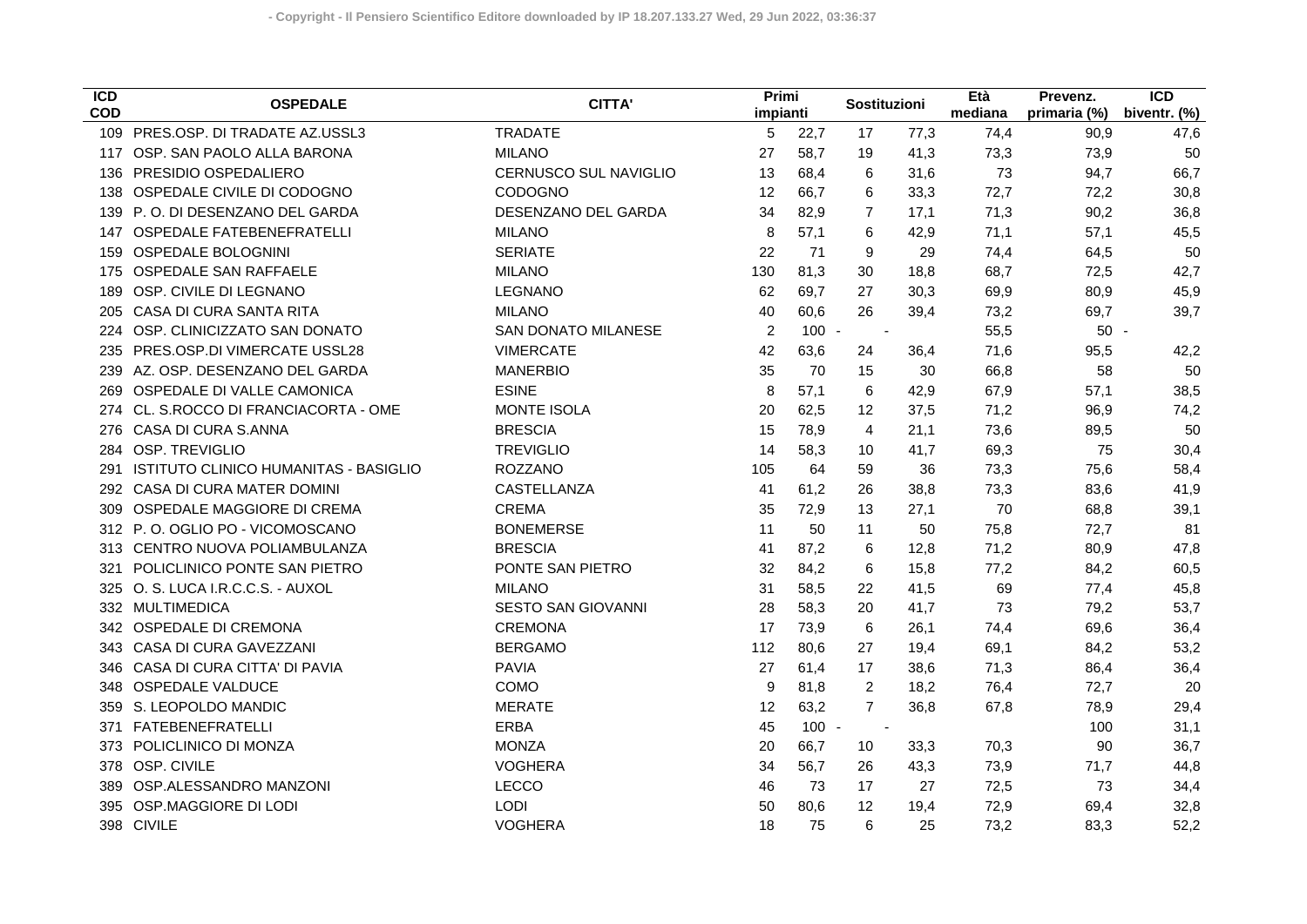| $\overline{ICD}$<br><b>COD</b> | <b>OSPEDALE</b>                     | CITTA'                     | Primi<br>impianti |         | Sostituzioni             |      | Età<br>mediana | Prevenz.<br>primaria (%) | $\overline{ICD}$<br>biventr. (%) |
|--------------------------------|-------------------------------------|----------------------------|-------------------|---------|--------------------------|------|----------------|--------------------------|----------------------------------|
|                                | 404 CARLO POMA P.O.DESTRA SECCHIA   | PIEVE DI CORIANO           | 38                | 65,5    | 20                       | 34,5 | 70,7           | 87,9                     | 44,8                             |
|                                | 417 CLINICA SANT'AMBROGIO           | <b>MILANO</b>              | 62                | 61,4    | 39                       | 38,6 | 74,4           | 85,1                     | 72,6                             |
| 420                            | CASA DI CURA CITTA' DI BRESCIA      | <b>BRESCIA</b>             | 6                 | 37,5    | 10                       | 62,5 | 75,4           | 75                       | 50                               |
|                                | 454 A.O. BASSINI                    | CINISELLO BALSAMO          | 27                | 73      | 10                       | 27   | 74,6           | 73                       | 25                               |
| 471                            | USL N°25 OSPEDALE MAGGIORE          | <b>LODI</b>                | 2                 | 20      | 8                        | 80   | 71,2           | 50                       | 37,5                             |
| 473                            | <b>OSPEDALI RIUNITI</b>             | <b>BERGAMO</b>             | 47                | 57,3    | 35                       | 42,7 | 71,6           | 74,4                     | 54,4                             |
| 488                            | OSP. MORIGGIA-PELASCINI             | <b>GRAVEDONA</b>           | 10                | 45,5    | 12                       | 54,5 | 70,7           | 86,4                     | 55                               |
| 491                            | OSP. DI SONDRIO                     | SONDRIO                    | 22                | 52,4    | 20                       | 47,6 | 76,1           | 88,1                     | 55                               |
| 495                            | <b>CDC SAN CAMILLO</b>              | <b>BRESCIA</b>             | 5                 | 71,4    | 2                        | 28,6 | 77,8           | 85,7                     | 57,1                             |
| 498                            | <b>CLINICA SAN CARLO</b>            | PADERNO DUGNANO            | 16                | 72,7    | 6                        | 27,3 | 73             | 86,4                     | 60                               |
| 535                            | <b>CDC S. MARIA</b>                 | CASTELLANZA                | $\overline{1}$    | $100 -$ | $\sim$                   |      | 79,5           | $100 -$                  |                                  |
| 557                            | OSPEDALE S. PELLEGRINO              | CASTIGLIONE DELLE STIVIERE | 19                | 79,2    | 5                        | 20,8 | 77,2           | 95,8                     | 50                               |
| 574                            | FONDAZIONE POLIAMBULANZA            | <b>BRESCIA</b>             | 19                | 50      | 19                       | 50   | 74,4           | 68,4                     | 57,6                             |
|                                | 582 OSP. PESENTI FENAROLI           | ALZANO LOMBARDO            | 8                 | 44,4    | 10                       | 55,6 | 74,3           | 33,3                     | 30                               |
|                                | 599 OSPEDALE DI GAVARDO             | <b>GAVARDO</b>             | 5                 | $100 -$ | $\overline{\phantom{a}}$ |      | 70,4           | 40                       | 40                               |
| 676                            | CDC FIGLIE DI S. CAMILLO            | <b>CREMONA</b>             | $\overline{c}$    | 66,7    | $\mathbf{1}$             | 33,3 | 56,6           | 66,7 -                   |                                  |
| <b>MARCHE</b>                  |                                     |                            | 275               | 67,4    | 133                      | 32,6 | 73,6           | 62,7                     | 39,6                             |
|                                | 55 OSPEDALE MADONNA DEL SOCCORSO    | SAN BENEDETTO DEL TRONTO   | $\blacksquare$    |         | 2                        | 100  | 74,4           | $50 -$                   |                                  |
|                                | 93 OSPEDALE CIVILE A. MURRI         | <b>FERMO</b>               | 4                 | 40      | 6                        | 60   | 72,3           | 30                       | 14,3                             |
|                                | OSPEDALE G. M. LANCISI              | <b>ANCONA</b>              | 81                | 73,6    | 29                       | 26,4 | 71             | 65,5                     | 37,1                             |
| 144                            | OSPEDALE C. E G. MAZZONI            | <b>ASCOLI PICENO</b>       | 41                | 46,1    | 48                       | 53,9 | 75,4           | 51,7                     | 45,1                             |
|                                | 152 I.N.R.C.A.                      | <b>ANCONA</b>              | 9                 | 81.8    | 2                        | 18,2 | 68,7           | 90,9                     | 45,5                             |
| 174                            | OSP. S. MARIA DELLA MISERIC.        | <b>URBINO</b>              | 29                | 69      | 13                       | 31   | 72,8           | 78,6                     | 50                               |
| 193                            | A.O. S. SALVATORE - MONTELABBATE    | <b>PESARO</b>              | 58                | 74,4    | 20                       | 25,6 | 72,9           | 67,9                     | 41,1                             |
| 408                            | A.O. MACERATA                       | <b>MACERATA</b>            | 31                | 75,6    | 10                       | 24,4 | 74,4           | 63,4                     | 35                               |
|                                | 410 E. PROFILI                      | <b>FABRIANO</b>            | 7                 | 77,8    | 2                        | 22,2 | 78,4           | 66,7                     | 22,2                             |
|                                | 423 OSPEDALE GENERALE CIVITANOVA    | CIVITANOVA MARCHE          | $\overline{4}$    | $100 -$ |                          |      | 73,6           | $25 -$                   |                                  |
|                                | 530 USL N. 4                        | <b>SENIGALLIA</b>          | 11                | 91,7    | $\mathbf{1}$             | 8,3  | 76,6           | 41,7                     | 41,7                             |
| <b>MOLISE</b>                  |                                     |                            | 38                | 79,2    | 10                       | 20,8 | 73,7           | 52,1                     | 54,3                             |
|                                | 22 OSPEDALE S. TIMOTEO              | <b>TERMOLI</b>             | 7                 | $100 -$ | $\sim$                   |      | 66,2           | 71,4                     | 42,9                             |
|                                | 322 P.O. F. VENEZIALE               | <b>ISERNIA</b>             | 3                 | 75      | $\mathbf{1}$             | 25   | 75,9           | 25                       | 66,7                             |
|                                | 385 A. CARDARELLI                   | <b>CAMPOBASSO</b>          | $12 \overline{ }$ | 75      | 4                        | 25   | 74,9           | 43,8                     | 46,7                             |
|                                | 497 UNIV. CATTOLICA DEL SACRO CUORE | <b>CAMPOBASSO</b>          | 16                | 76,2    | 5                        | 23,8 | 70,8           | 57,1                     | 61,9                             |
| <b>PIEMONTE</b>                |                                     |                            | 753               | 67,4    | 365                      | 32,6 | 72,3           | 76,3                     | 40                               |
|                                | 17 OSPEDALE PROV. DEGLI INFERMI     | <b>BIELLA</b>              | 19                | 76      | 6                        | 24   | 71,1           | 76                       | 44                               |
|                                | 19 OSP. MAGGIORE DELLA CARITA       | <b>NOVARA</b>              | 87                | 66,4    | 44                       | 33,6 | 70,4           | 74,8                     | 49,2                             |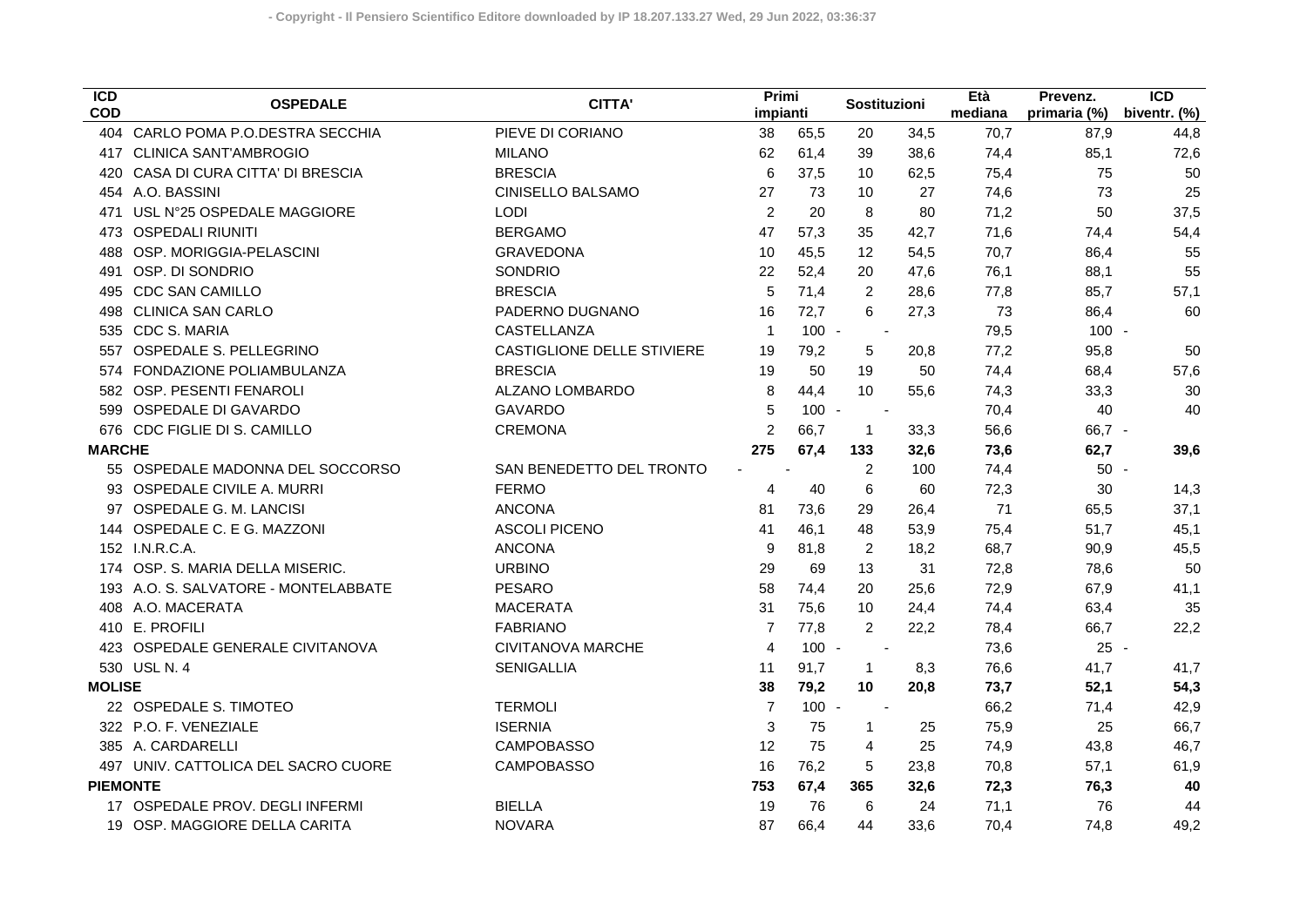| $\overline{ICD}$<br><b>COD</b> | <b>OSPEDALE</b>                    | <b>CITTA'</b>            | Primi<br>impianti |         | Sostituzioni             |      | Età<br>mediana | Prevenz.<br>primaria (%) | $\overline{ICD}$<br>biventr. (%) |
|--------------------------------|------------------------------------|--------------------------|-------------------|---------|--------------------------|------|----------------|--------------------------|----------------------------------|
|                                | 48 OSPEDALE S. ANDREA              | <b>VERCELLI</b>          | 25                | 71,4    | 10                       | 28,6 | 75,1           | 88,6                     | 39,4                             |
|                                | 65 O.C.SS.ANTONIO E BIAGIO E ARR   | <b>ALESSANDRIA</b>       | 10                | 55,6    | 8                        | 44,4 | 72,6           | 66,7                     | 46,7                             |
|                                | 142 AZ. REGIONALE SANITARIA N.11   | <b>BORGOSESIA</b>        | 18                | 64,3    | 10                       | 35,7 | 73,3           | 92,9                     | 35,7                             |
| 146                            | <b>OSPEDALE SAN BIAGIO</b>         | <b>DOMODOSSOLA</b>       | 36                | 81,8    | 8                        | 18,2 | 73,1           | 77,3                     | 39,5                             |
| 157                            | OSPEDALE DELLE MOLINETTE           | <b>TORINO</b>            | 40                | 78,4    | 11                       | 21,6 | 67,9           | 82,4                     | 21,6                             |
| 177                            | <b>OSPEDALE SANTO SPIRITO</b>      | <b>CASALE MONFERRATO</b> | 11                | 55      | 9                        | 45   | 74,9           | 85                       | 31,6                             |
| 195                            | OSPEDALE MAURIZIANO UMBERTO I      | <b>TORINO</b>            | 24                | 54,5    | 20                       | 45,5 | 68,9           | 72,7                     | 42,9                             |
| 236                            | OSPEDALE E. AGNELLI                | <b>PINEROLO</b>          | 30                | 76,9    | 9                        | 23,1 | 71,1           | 69,2                     | 23,7                             |
| 244                            | OSPEDALI RIUNITI/ ASL 14 VERBAIA   | <b>VERBANIA (VB)</b>     | $\overline{2}$    | 33,3    | $\overline{4}$           | 66,7 | 76             | 83,3                     | 20                               |
|                                | 262 OSPEDALE CIVILE                | <b>ACQUI TERME</b>       | 3                 | 60      | 2                        | 40   | 70,4           | $80 -$                   |                                  |
| 271                            | OSPEDALE CIVILE DI IVREA           | <b>IVREA</b>             | 13                | 76,5    | $\overline{4}$           | 23,5 | 72,7           | 58,8                     | 31,3                             |
| 275                            | <b>OSPEDALE SS TRINITA'</b>        | <b>BORGOMANERO</b>       | 44                | 62      | 27                       | 38   | 74,1           | 84,5                     | 34,3                             |
| 285                            | OSP. DI RIVOLI                     | <b>RIVOLI</b>            | 28                | 75,7    | 9                        | 24,3 | 70,1           | 83,8                     | 43,2                             |
| 307                            | OSPEDALE SANTA CROCE               | <b>CUNEO</b>             | 69                | 61,1    | 44                       | 38,9 | 74,5           | 66,4                     | 50,5                             |
| 308                            | <b>SANTA CROCE</b>                 | <b>MONCALIERI</b>        | 30                | 66,7    | 15                       | 33,3 | 74,4           | 82,2                     | 40,9                             |
| 335                            | <b>OSPEDALE S. GIACOMO</b>         | <b>NOVI LIGURE</b>       | 9                 | 69,2    | 4                        | 30,8 | 72,6           | 100                      | 20                               |
| 339                            | <b>OSPEDALE CIVILE</b>             | <b>CHIVASSO</b>          | 22                | 57,9    | 16                       | 42,1 | 75,9           | 92,1                     | 32,4                             |
| 349                            | SAN GIOVANNI BATTISTA              | <b>TORINO</b>            | 18                | 37,5    | 30                       | 62,5 | 70,1           | 66,7                     | 40,5                             |
| 351                            | <b>MARIA VITTORIA</b>              | <b>TORINO</b>            | 19                | 79,2    | $\sqrt{5}$               | 20,8 | 73,7           | 70,8                     | 37,5                             |
| 356                            | <b>TORTONA</b>                     | <b>TORTONA</b>           | 3                 | $100 -$ | $\overline{\phantom{a}}$ |      | 59,2           | 66,7                     | 33,3                             |
| 370                            | USL 6 CIRIE'                       | CIRIE'                   | 24                | 60      | 16                       | 40   | 74,1           | 60                       | 59                               |
| 375                            | CASA DI CURA CITTA' DI ALESSANDRIA | ALESSANDRIA              | 16                | 84,2    | 3                        | 15,8 | 71,2           | 89,5                     | 68,4                             |
| 386                            | <b>CDC S. GAUDENZIO</b>            | <b>NOVARA</b>            | $\overline{4}$    | 80      | $\mathbf{1}$             | 20   | 71,7           | 100                      | 60                               |
| 399                            | OSP.S. LUIGI                       | ORBASSANO                | 12                | 80      | 3                        | 20   | 72,3           | 73,3                     | 42,9                             |
| 433                            | <b>OSPEDALE DI VERCELLI</b>        | <b>VERCELLI</b>          |                   |         | $\mathbf{1}$             | 100  | 67,8           | 100                      | 100                              |
| 476                            | OSPEDALE SANTI ANTONIO E BIAGIO    | <b>ALESSANDRIA</b>       | 18                | 58,1    | 13                       | 41,9 | 71             | 67,7                     | 51,6                             |
| 516                            | <b>VILLA MARIA PIA</b>             | <b>TORINO</b>            | 28                | 63,6    | 16                       | 36,4 | 72,7           | 68,2                     | 23,7                             |
| 536                            | OSP. S. GIOVANNI BOSCO             | <b>TORINO</b>            | 50                | 98      | $\mathbf{1}$             | 2    | 67,1           | 86,3                     | 28                               |
| 546                            | <b>CARDINAL MASSAIA</b>            | <b>ASTI</b>              | 24                | 64,9    | 13                       | 35,1 | 71,7           | 78,4                     | 36,1                             |
| 608                            | OSP. SS ANNUNZIATA                 | SAVIGLIANO               | 13                | 86,7    | 2                        | 13,3 | 77,4           | 66,7                     | 46,7                             |
|                                | 652 OSP. REGINA MONTIS REGALIS     | <b>MONDOVI'</b>          | $\overline{4}$    | 80      | $\mathbf{1}$             | 20   | 72,8           | 40                       | 20                               |
| <b>PUGLIA</b>                  |                                    |                          | 832               | 73,4    | 301                      | 26,6 | 73,4           | 76,9                     | 38                               |
| 20                             | POLICLINICO UNIV.                  | <b>BARI</b>              | 46                | 80,7    | 11                       | 19,3 | 69,4           | 70,2                     | 24,6                             |
|                                | 68 OSPEDALE GENERALE DI VENERE     | CARBONARA                | 32                | 91,4    | 3                        | 8,6  | 70,6           | 82,9                     | 35,3                             |
| 84                             | OSPED. GEN. PROV. L. BONOMO        | <b>ANDRIA</b>            | 31                | 91,2    | 3                        | 8,8  | 73,9           | 85,3                     | 33,3                             |
|                                | 104 OSPEDALE SS. ANNUNZIATA        | <b>TARANTO</b>           | 37                | 86      | 6                        | 14   | 70,6           | 79,1                     | 20,9                             |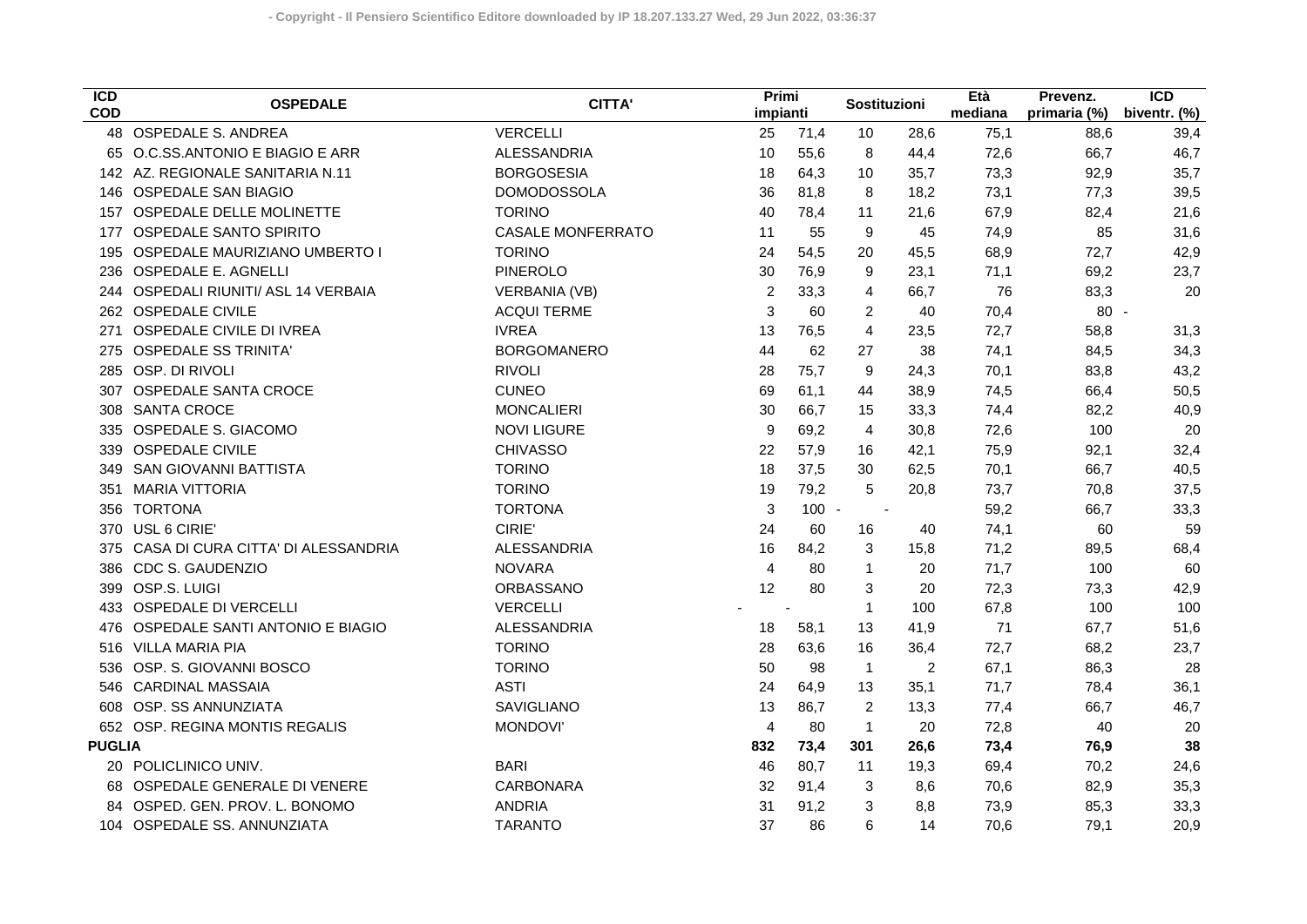| $\overline{ICD}$<br><b>COD</b> | <b>OSPEDALE</b>                       | <b>CITTA'</b>            | Primi<br>impianti |         | Sostituzioni             |      | Età<br>mediana | Prevenz.<br>primaria (%) | $\overline{ICD}$<br>biventr. (%) |
|--------------------------------|---------------------------------------|--------------------------|-------------------|---------|--------------------------|------|----------------|--------------------------|----------------------------------|
|                                | 105 OSPEDALE S. CATERINA NOVELLA      | <b>GALATINA</b>          | $\mathbf{1}$      | 50      | $\mathbf{1}$             | 50   | 54,8           | $100 -$                  |                                  |
|                                | 112 OSP. UMBERTO I - MONS. DIMICCOLI  | <b>BARLETTA</b>          | 8                 | 40      | 12                       | 60   | 76,5           | 75                       | 30                               |
| 126                            | OSPEDALE CIVILE F. FERRARI            | CASARANO                 | 13                | 72,2    | $\sqrt{5}$               | 27,8 | 76,4           | 77,8                     | 33,3                             |
| 129                            | <b>OSPEDALI RIUNITI</b>               | <b>FOGGIA</b>            | 63                | 60,6    | 41                       | 39,4 | 73,3           | 62,5                     | 37,5                             |
| 143                            | CASA SOLLIEVO DELLA SOFFER.           | SAN GIOVANNI ROTONDO     | 38                | 97,4    | $\mathbf{1}$             | 2,6  | 69,6           | 87,2                     | 33,3                             |
| 179                            | OSPEDALE GEN. REG. A. MIULLI          | ACQUAVIVA DELLE FONTI    | 21                | 77,8    | 6                        | 22,2 | 64,8           | 66,7                     | 19,2                             |
| 180                            | <b>OSPEDALE VITO FAZZI</b>            | <b>LECCE</b>             | 102               | 66,2    | 52                       | 33,8 | 72,3           | 79,9                     | 61,9                             |
| 218                            | OSPED. CIV. S. CUORE DI GESU'         | <b>GALLIPOLI</b>         | 15                | 88,2    | $\overline{2}$           | 11,8 | 68,8           | 94,1                     | 31,3                             |
| 226                            | POLICLINICO DI BARI                   | <b>BARI</b>              | 11                | 34,4    | 21                       | 65,6 | 69,1           | 31,3                     | 48,1                             |
| 246                            | <b>OSPEDALE G. PANICO</b>             | <b>TRICASE</b>           | 59                | 71,1    | 24                       | 28,9 | 74,6           | 77,1                     | 50                               |
| 353                            | OSPEDALE GIUSEPPE TATARELLA           | <b>CERIGNOLA</b>         | 23                | 92      | $\overline{2}$           | 8    | 68,9           | 80                       | 40                               |
| 382                            | <b>CDC VILLA VERDE</b>                | <b>TARANTO</b>           | 82                | 71,9    | 32                       | 28,1 | 74,9           | 96,5                     | 56,8                             |
| 407                            | CASA DI CURA CITTA' DI LECCE HOSPITAL | <b>LECCE</b>             | 9                 | 45      | 11                       | 55   | 73,3           | 95                       | 62,5                             |
| 421                            | <b>CASA DI CURA ANTEA</b>             | <b>BARI</b>              | $\overline{4}$    | 66.7    | 2                        | 33,3 | 71,6           | 83,3                     | 83,3                             |
| 438                            | P.O SAN GIUSEPPE DA COPERTINO         | COPERTINO                | 18                | 90      | 2                        | 10   | 75,1           | $90 -$                   |                                  |
| 443                            | <b>CLINICA S. MARIA</b>               | <b>BARI</b>              | 4                 | 40      | 6                        | 60   | 67,8           | 80                       | 40                               |
| 467                            | A.O. SAN GIACOMO                      | <b>MONOPOLI</b>          | 6                 | 75      | $\overline{2}$           | 25   | 75,4           | 87,5                     | 12,5                             |
| 478                            | PRESIDIO OSPEDALIERO CAMBERLINGO      | FRANCAVILLA FONTANA      | 10                | $100 -$ | $\overline{\phantom{a}}$ |      | 77,6           | 90                       | 30                               |
| 483                            | P.O.A. PERRINO                        | <b>BRINDISI</b>          | 19                | 79,2    | 5                        | 20,8 | 73,6           | 66,7                     | 14,3                             |
| 485                            | OSP. S. PAOLO                         | <b>BARI</b>              | 68                | 90,7    | $\overline{7}$           | 9,3  | 72,6           | 73,3                     | 13,3                             |
| 490                            | OSP. CIVILE DI OSTUNI                 | <b>OSTUNI</b>            | 2                 | $100 -$ | $\overline{\phantom{a}}$ |      | 80,7           | $100 -$                  |                                  |
| 493                            | OSP. S. MARIA DEGLI ANGELI            | <b>PUTIGNANO</b>         | 10                | 83,3    | $\overline{2}$           | 16,7 | 81,4           | 75                       | 25                               |
| 500                            | OSP. DIVINA PROVVIDENZA               | <b>BISCEGLIE</b>         | 8                 | 53,3    | $\overline{7}$           | 46,7 | 78,8           | 66,7                     | 33,3                             |
| 555                            | OSPEDALE UMBERTO I°                   | <b>ALTAMURA</b>          | 8                 | 88,9    | $\mathbf{1}$             | 11,1 | 71,6           | 88,9 -                   |                                  |
| 575                            | OSP. MASSELLI MASCIA                  | <b>SAN SEVERO</b>        | 15                | 93,8    | $\mathbf{1}$             | 6,3  | 67,7           | 62,5                     | 64,3                             |
| 590                            | DON TONINO BELLO                      | <b>MOLFETTA</b>          | 3                 | $100 -$ |                          |      | 80             | $33,3 -$                 |                                  |
| 627                            | OSP. PEDIATRICO GIOVANNI XXIII        | <b>BARI</b>              | $\mathbf 1$       | $100 -$ |                          |      | 78,4           | $100 -$                  |                                  |
| 677                            | <b>CDC MATER DEI</b>                  | <b>BARI</b>              | 52                | 62,7    | 31                       | 37,3 | 72,8           | 69,9                     | 29,3                             |
| 682                            | OSPEDALE VITTORIO EMANNUELE II        | <b>BISCEGLIE</b>         | $\boldsymbol{9}$  | 90      | $\mathbf{1}$             | 10   | 77,7           | 70                       | 40                               |
|                                | 683 OSP. CIVILE                       | <b>MARTINA FRANCA</b>    | 3                 | $100 -$ |                          |      | 81,6           | $100 -$                  |                                  |
|                                | OSP. DELLA MURGIA "FABIO PERINEI"     | <b>GRAVINA IN PUGLIA</b> |                   |         | $\mathbf{1}$             | 100  | 77,5           | $100 -$                  |                                  |
| 687                            | <b>VILLA LUCIA</b>                    | CONVERSANO               | 1                 | $100 -$ |                          |      | 61,2           | 100                      | 100                              |
| <b>SARDEGNA</b>                |                                       |                          | 279               | 68,6    | 128                      | 31,4 | 70,7           | 60,2                     | 39,4                             |
|                                | 103 OSPEDALE S. MICHELE               | <b>CAGLIARI</b>          | 84                | 56      | 66                       | 44   | 71,2           | 75,3                     | 31,4                             |
| 183                            | <b>OSPEDALE DI SIRAI</b>              | <b>CARBONIA</b>          | 17                | 81      | 4                        | 19   | 70,9           | 52,4                     | 65                               |
|                                | 232 OSPEDALE S.S. TRINITA'            | <b>CAGLIARI</b>          | 20                | 87      | 3                        | 13   | 73,4           | 69,6                     | 43,5                             |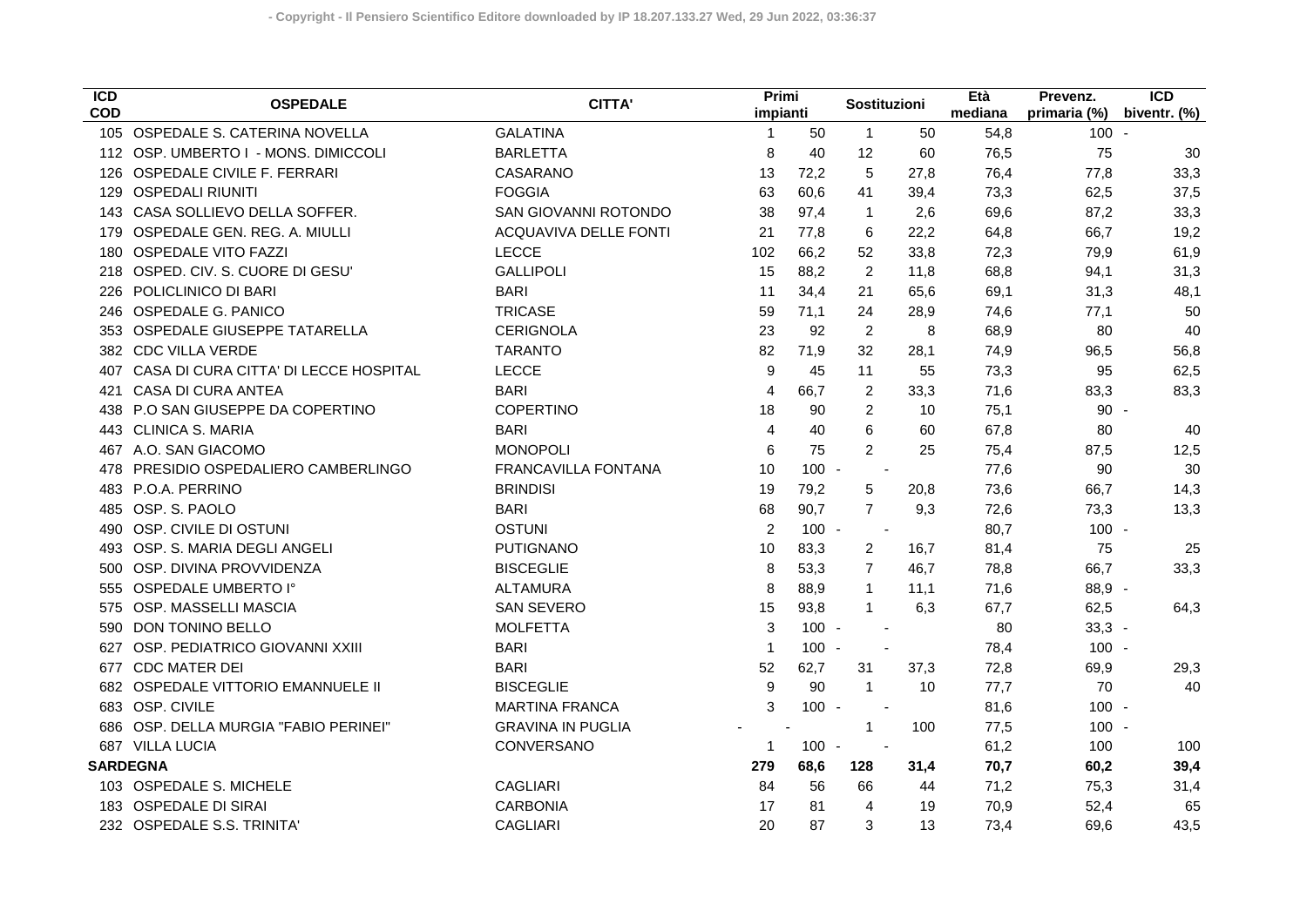| $\overline{ICD}$<br><b>COD</b> | <b>OSPEDALE</b>                           | <b>CITTA'</b>              | Primi<br>impianti |         | Sostituzioni   |      | Età<br>mediana | Prevenz.<br>primaria (%) | $\overline{ICD}$<br>biventr. (%) |
|--------------------------------|-------------------------------------------|----------------------------|-------------------|---------|----------------|------|----------------|--------------------------|----------------------------------|
|                                | 287 OSP. S. GIOVANNI DI DIO               | <b>CAGLIARI</b>            | 13                | 46,4    | 15             | 53,6 | 69,1           | 25                       | 48                               |
|                                | 355 S. MARTINO ORISTANO                   | <b>ORISTANO</b>            | 40                | 90,9    | $\overline{4}$ | 9,1  | 72,6           | 65,9                     | 47,7                             |
|                                | 372 SAN FRANCESCO                         | <b>NUORO</b>               | 46                | 82,1    | 10             | 17,9 | 70,5           | 48,2                     | 41,8                             |
| 457                            | USL N°1 SS. ANNUNZIATA                    | <b>SASSARI</b>             | 32                | 62,7    | 19             | 37,3 | 69             | 43,1                     | 35,3                             |
| 539                            | OSP. SAN GIOVANNI DI DIO                  | <b>OLBIA</b>               | 19                | 73,1    | $\overline{7}$ | 26,9 | 71,5           | 46,2                     | 34,8                             |
| 688                            | OSP. NOSTRA SIGNORA DI BONARIA            | <b>SAN GAVINO MONREALE</b> | 8                 | $100 -$ | $\blacksquare$ |      | 58,8           | 100                      | 50                               |
| <b>SICILIA</b>                 |                                           |                            | 824               | 78,1    | 231            | 21,9 | 69,4           | 86,4                     | 37,3                             |
|                                | 73 POLICLINICO UNIVERSITARIO              | <b>MESSINA</b>             | 36                | 87,8    | 5              | 12,2 | 65             | 68,3                     | 32,5                             |
|                                | 75 OSP. PROV. SPEC. V. CERVELLO           | <b>PALERMO</b>             | 25                | 80,6    | 6              | 19,4 | 66,6           | 100                      | 20                               |
|                                | 76 OSPEDALE CIVICO E BENFRATELLI          | <b>PALERMO</b>             | 44                | 72,1    | 17             | 27,9 | 67,3           | 82                       | 32,2                             |
| 77                             | OSPEDALE M. P. AREZZO                     | <b>RAGUSA</b>              | 73                | 71,6    | 29             | 28,4 | 70,6           | 88,2                     | 43,4                             |
|                                | 78 OSPEDALE GARIBALDI                     | <b>CATANIA</b>             | 14                | 77,8    | $\overline{4}$ | 22,2 | 66,2           | 83,3                     | 6,3                              |
| 95                             | OSP. GRAVINA E S. PIETRO                  | CALTAGIRONE                | 7                 | 63,6    | $\overline{4}$ | 36,4 | 79,5           | 90,9                     | 30                               |
| 166                            | CASA DI CURA MORGAGNI                     | <b>CATANIA</b>             | 29                | 70,7    | 12             | 29,3 | 68,7           | 95,1                     | 61,5                             |
| 185                            | POLICLINICO                               | <b>PALERMO</b>             | 40                | 97,6    | $\mathbf{1}$   | 2,4  | 67,5           | 85,4                     | 22                               |
| 186                            | OSPEDALE ASCOLI-TOMASELLI                 | <b>CATANIA</b>             | 4                 | 66,7    | $\overline{c}$ | 33,3 | 71,9           | 66,7                     | 16,7                             |
| 187                            | OSPEDALE GEN. PROV. UMBERTO I             | <b>SIRACUSA</b>            | 13                | 92,9    | $\mathbf{1}$   | 7,1  | 71,8           | 85,7                     | 42,9                             |
| 204                            | CASA DI CURA BUCCHERI                     | <b>PALERMO</b>             | 23                | 69,7    | 10             | 30,3 | 68,6           | 69,7                     | 24,2                             |
| 212                            | OSPEDALE S. ANTONIO ABATE                 | <b>TRAPANI</b>             | 14                | 56      | 11             | 44   | 71,8           | 56                       | 27,8                             |
| 263                            | OSP. FERRAROTTO ALESSI                    | <b>CATANIA</b>             | 37                | 97,4    | $\mathbf{1}$   | 2,6  | 59,8           | 94,7                     | 15,8                             |
| 290                            | VILLA MARIA ELEONORA                      | <b>PALERMO</b>             | 61                | 96,8    | $\overline{c}$ | 3,2  | 69,2           | 88,9                     | 62,9                             |
| 298                            | CANIZZARO                                 | <b>CATANIA</b>             | 19                | 79,2    | 5              | 20,8 | 71,5           | 66,7                     | 30,4                             |
| 320                            | CENTRO CUORE MORGAGNI - PEDARA            | <b>GRAVINA DI CATANIA</b>  | 15                | 93,8    | $\mathbf{1}$   | 6,3  | 61,5           | 100                      | 43,8                             |
| 324                            | SAN GIOVANNI DI DIO                       | <b>AGRIGENTO</b>           | 19                | 76      | 6              | 24   | 63,4           | 88                       | 21,7                             |
| 328                            | OSPEDALE VILLA SOFIA                      | <b>PALERMO</b>             | 19                | 79,2    | 5              | 20,8 | 77             | 87,5                     | 18,2                             |
| 336                            | OSPEDALE VITTORIO EMANUELE II             | <b>CATANIA</b>             | 75                | 70,8    | 31             | 29,2 | 66,8           | 95,3                     | 33                               |
| 338                            | OSPEDALE CIVILE A. AIELLO                 | MAZARA DEL VALLO           | 5                 | 55,6    | $\overline{4}$ | 44,4 | 79,1           | 88,9                     | 50                               |
| 361                            | PIEMONTE EMARGHERITA                      | <b>MESSINA</b>             | $\overline{c}$    | $100 -$ |                |      | 61,2           | 100                      | 100                              |
|                                | 365 G.F. INGRASSIA                        | <b>PALERMO</b>             | 13                | 81,3    | 3              | 18,8 | 70,6           | 81,3                     | 46,7                             |
| 368                            | A.O. O.C.R. DI SCIACCA                    | <b>SCIACCA</b>             | 5                 | $100 -$ |                |      | 62,9           | $60 -$                   |                                  |
| 369                            | OSP. SANT'ELIA                            | CALTANISSETTA              | 15                | 71,4    | 6              | 28,6 | 70,1           | 90,5                     | 47,4                             |
| 384                            | <b>SAN VINCENZO</b>                       | <b>TAORMINA</b>            | 21                | 77,8    | 6              | 22,2 | 73,2           | 100                      | 53,8                             |
| 394                            | A.O.UMBERTO I                             | <b>ENNA</b>                | 22                | 61,1    | 14             | 38,9 | 74,8           | 83,3                     | 33,3                             |
| 415                            | NUOVO OSPEDALE DI CEFALU'                 | CEFALU'                    | 36                | 66,7    | 18             | 33,3 | 72,5           | 83,3                     | 70,4                             |
| 425                            | <b>OSPEDALE PAPARDO</b>                   | <b>MESSINA</b>             | 12                | 85,7    | 2              | 14,3 | 69,2           | 92,9                     | 41,7                             |
|                                | 434 AZ. OSPEDALIERA VITTORIO EMANUELE III | <b>GELA</b>                | 6                 | 66,7    | 3              | 33,3 | 75,6           | 77,8                     | 44,4                             |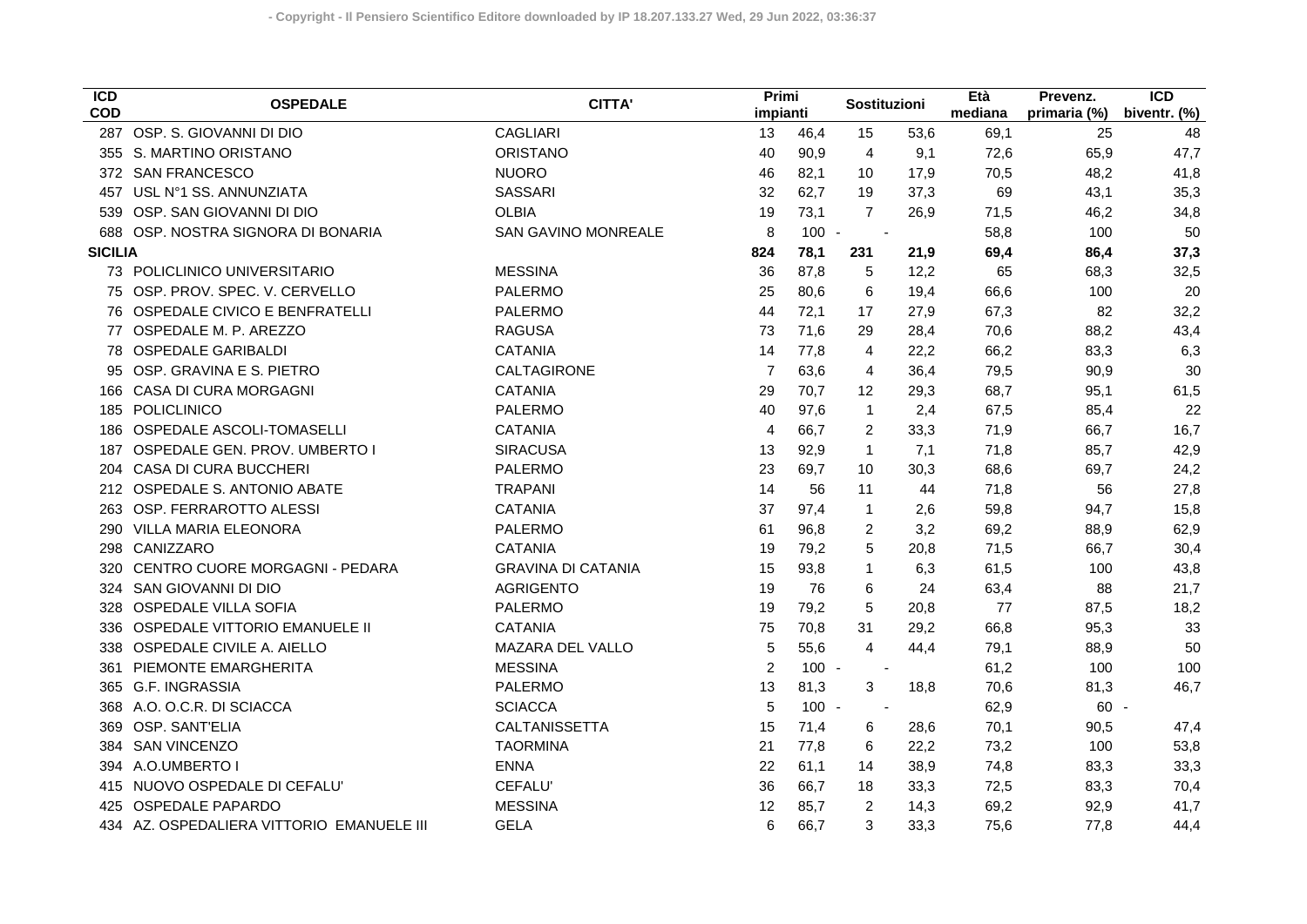| $\overline{ICD}$<br><b>COD</b> | <b>OSPEDALE</b>                     | <b>CITTA'</b>             | Primi<br>impianti |         | Sostituzioni             |      | Età<br>mediana | Prevenz.<br>primaria (%) | $\overline{ICD}$<br>biventr. (%) |
|--------------------------------|-------------------------------------|---------------------------|-------------------|---------|--------------------------|------|----------------|--------------------------|----------------------------------|
|                                | 435 OSPEDALE E. MUSCATELLO          | <b>AUGUSTA</b>            | 18                | 85,7    | $\mathbf{3}$             | 14,3 | 71,4           | 85,7                     | 45                               |
|                                | 461 USL Nº 5 OSPEDALE CIVILE        | <b>MILAZZO</b>            | 11                | 55      | 9                        | 45   | 74,4           | 90                       | 37,5                             |
|                                | 472 P.O. CANICATTI                  | <b>CANICATTI</b>          | $\overline{2}$    | $100 -$ | $\overline{\phantom{a}}$ |      | 74,5           | $50 -$                   |                                  |
| 499                            | OSP. BARONE ROMEO                   | <b>PATTI</b>              | 10                | 90,9    | $\mathbf{1}$             | 9,1  | 79,2           | 72,7                     | 18,2                             |
| 503                            | USL 7 RAGUSA OSP. MAGGIORE          | <b>MODICA</b>             | $\overline{2}$    | 50      | $\overline{2}$           | 50   | 63             | $100 -$                  |                                  |
| 515                            | OSP. R. GUZZARDI                    | <b>VITTORIA</b>           | 5                 | $100 -$ | $\blacksquare$           |      | 68,7           | 100                      | 20                               |
| 517                            | IST. MEDITERRANEO DI ALTA SPEC.     | <b>PALERMO</b>            | $\mathbf{1}$      | 50      | $\mathbf{1}$             | 50   | 36,7           | 100                      | 100                              |
| 542                            | OSP. PARTINICO                      | <b>PARTINICO</b>          | 1                 | $100 -$ | $\sim$                   |      |                | $100 -$                  |                                  |
|                                | 545 S. ANNA                         | <b>AGRIGENTO</b>          | $\overline{c}$    | $100 -$ |                          |      | 67,6           | $100 -$                  |                                  |
| 580                            | <b>CDC CANDELA</b>                  | <b>PALERMO</b>            | 9                 | 60      | 6                        | 40   | 72,9           | 73,3                     | 15,4                             |
| 586                            | OSP. BORSELLINO                     | <b>MARSALA</b>            | $\overline{2}$    | $100 -$ |                          |      | 63,6           | 100                      | 50                               |
|                                | 597 C.DI C.VILLA AZZURRA            | <b>SIRACUSA</b>           | 20                | $100 -$ |                          |      | 74,3           | 100                      | 30                               |
| 601                            | OSPEDALE GARIBALDI-NESIMA - CATANIA | <b>CATANIA</b>            | $\overline{4}$    | $100 -$ |                          |      | 74,1           | $100 -$                  |                                  |
|                                | 617 CASA C.D.C. CARMONA             | <b>MESSINA</b>            | 20                | $100 -$ |                          |      | 75             | 90                       | 25                               |
|                                | 644 P.O. S. GIACOMO D'ALTOPASSO     | <b>LICATA</b>             | $\overline{2}$    | $100 -$ |                          |      | 43,3           | $50 -$                   |                                  |
|                                | 647 VILLA SALUS                     | <b>MESSINA</b>            | $\overline{7}$    | $100 -$ |                          |      | 77,4           | 85,7                     | 57,1                             |
| 660                            | ORESTANO                            | <b>PALERMO</b>            | 4                 | $100 -$ |                          |      |                | 100                      | 100                              |
| <b>TOSCANA</b>                 |                                     |                           | 691               | 72,5    | 262                      | 27,5 | 72,5           | 72,2                     | 45,5                             |
|                                | OSP. SS. GIACOMO E CRISTOFORO       | <b>MASSA</b>              | 24                | 75      | 8                        | 25   | 72,4           | 53,1                     | 51,6                             |
| 49                             | OSPED. S. MARIA NUOVA               | <b>FIRENZE</b>            | 23                | 71,9    | 9                        | 28,1 | 73,5           | 90,6                     | 45,2                             |
| 51                             | PRESIDIO OSPEDAL. DI LUCCA          | <b>LUCCA</b>              | 43                | 67,2    | 21                       | 32,8 | 74,2           | 68,8                     | 69,5                             |
| 53                             | OSPEDALE CIVILE DI PRATO            | <b>PRATO</b>              | 42                | 64,6    | 23                       | 35,4 | 74,4           | 64,6                     | 38,1                             |
| 69                             | OSP. CIVILE SPEDALI RIUNITI         | <b>LIVORNO</b>            | 35                | 77,8    | 10                       | 22,2 | 73,3           | 62,2                     | 25                               |
| 71                             | OSP. CIVILE S. DONATO               | <b>AREZZO</b>             | 56                | 83,6    | 11                       | 16,4 | 68,3           | 76,1                     | 28,4                             |
| 113                            | OSPEDALE S. MARIA ANNUNZIATA        | <b>BAGNO A RIPOLI</b>     | 47                | 70,1    | 20                       | 29,9 | 77,2           | 67,2                     | 37,3                             |
| 116                            | <b>OSPEDALE DI CAREGGI</b>          | <b>FIRENZE</b>            | 48                | 82,8    | 10                       | 17,2 | 72,6           | 84,5                     | 63,2                             |
| 124                            | NUOVO OSP. S. GIOVANNI DI DIO       | <b>FIRENZE</b>            | 13                | 81,3    | 3                        | 18,8 | 76,3           | 62,5                     | 50                               |
| 209                            | OSPEDALE DI CISANELLO               | <b>PISA</b>               | 23                | 92      | $\overline{2}$           | 8    | 74,1           | 76                       | 48                               |
| 214                            | OSPEDALE CIVILE D. MISERIC.         | <b>GROSSETO</b>           | 28                | 70      | 12                       | 30   | 73             | 65                       | 25,6                             |
|                                | 222 OSPEDEDALE SANTA CROCE          | CASTELNUOVO DI GARFAGNANA | 3                 | 42,9    | $\overline{\mathbf{4}}$  | 57,1 | 77,7           | 85,7                     | 71,4                             |
|                                | 258 OSPEDALE BASSA VAL DI CECINA    | <b>CECINA</b>             | $\overline{c}$    | 28,6    | 5                        | 71,4 | 78,2           | 71,4                     | 75                               |
|                                | 280 PRESIDIO OSPEDALIERO            | <b>PONTEDERA</b>          | $\sqrt{3}$        | $100 -$ | $\overline{\phantom{a}}$ |      | 76,4           | $66,7 -$                 |                                  |
| 299                            | SPEDALI RIUNITI                     | <b>PISTOIA</b>            | 15                | 75      | 5                        | 25   | 74,7           | 50                       | 15                               |
| 305                            | AZ. OSP. SENESE                     | <b>SIENA</b>              | 55                | 69,6    | 24                       | 30,4 | 69,1           | 75,9                     | 49,3                             |
| 306                            | <b>SANTA CHIARA</b>                 | <b>PISA</b>               | 33                | 66      | 17                       | 34   | 68,7           | 82                       | 45,5                             |
|                                | 310 SS. COSMA E DAMIANO             | <b>PESCIA</b>             | 10                | 71,4    | $\overline{4}$           | 28,6 | 62,2           | 78,6                     | 42,9                             |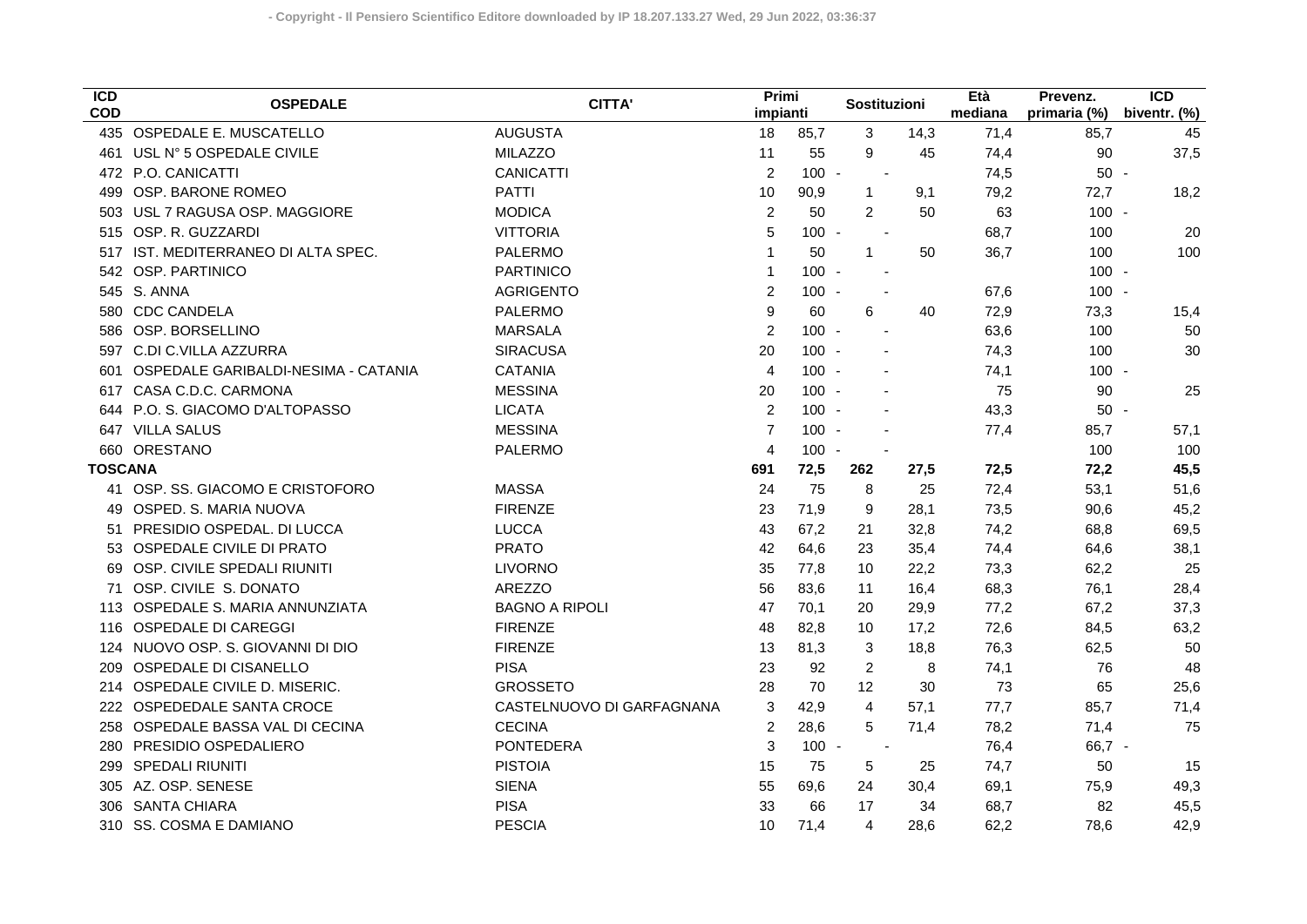| $\overline{ICD}$<br><b>COD</b> | <b>OSPEDALE</b>                    | CITTA'                    | Primi<br>impianti |         | <b>Sostituzioni</b> |      | Età<br>mediana | Prevenz.<br>primaria (%) | $\overline{ICD}$<br>biventr. (%) |
|--------------------------------|------------------------------------|---------------------------|-------------------|---------|---------------------|------|----------------|--------------------------|----------------------------------|
| 374                            | POLICLINICO LE SCOTTE              | <b>SIENA</b>              | $\overline{2}$    | 66,7    | $\mathbf{1}$        | 33,3 | 54,9           | 100                      | 33,3                             |
|                                | 406 P.O. DEL CEPPO                 | <b>PISTOIA</b>            | 33                | 58,9    | 23                  | 41,1 | 77,9           | 57,1                     | 39,3                             |
| 442                            | AUSL N°12 - OSP. NUOVO DELLA VERS  | CAMAIORE                  | 14                | 53,8    | 12                  | 46,2 | 75,1           | 65,4                     | 75                               |
| 463                            | USL N°11 DI EMPOLI                 | <b>EMPOLI</b>             | 43                | 97,7    | $\mathbf{1}$        | 2,3  | 74,4           | 70,5                     | 45,5                             |
| 518                            | OSP. S. MARIA ALLA GRUCCIA         | <b>MONTEVARCHI</b>        | 13                | 92,9    | $\mathbf{1}$        | 7,1  | 68,8           | 78,6                     | 71,4                             |
| 527                            | <b>G. PASQUINACCI</b>              | <b>MASSA</b>              | 3                 | 21,4    | 11                  | 78,6 | 71,5           | 85,7                     | 87,5                             |
|                                | 559 I.F.C. C.N.R.                  | <b>PISA</b>               | 71                | 78,9    | 19                  | 21,1 | 70,5           | 82,2                     | 46,7                             |
| 563                            | OO.RR.DELLA VAL DI CHIANA          | <b>MONTEPULCIANO</b>      | 8                 | 72,7    | 3                   | 27,3 | 75,5           | 90,9                     | 60                               |
| 615                            | OSP. DEL MUGELLO                   | <b>BORGO SAN LORENZO</b>  | $\mathbf 1$       | 25      | 3                   | 75   | 71,1           | 75                       | 50                               |
|                                | <b>TRENTINO - ALTO ADIGE</b>       |                           | 108               | 63,5    | 62                  | 36,5 | 73             | 75,3                     | 60,4                             |
| 201                            | <b>OSPEDALE CIVILE</b>             | <b>ROVERETO</b>           | 23                | 43,4    | 30                  | 56,6 | 77,9           | 83                       | 65,9                             |
| 211                            | <b>OSPEDALE S. CHIARA</b>          | <b>TRENTO</b>             | 43                | 75,4    | 14                  | 24,6 | 69,8           | 77,2                     | 80,4                             |
|                                | 314 OSPEDALE REGIONALE DI BOLZANO  | <b>BOLZANO</b>            | 30                | 68,2    | 14                  | 31,8 | 70,4           | 63,6                     | 41,9                             |
| 429                            | OSPEDALE DI MERANO                 | <b>MERANO</b>             | 12                | 75      | 4                   | 25   | 72,5           | 75                       | 25                               |
| <b>UMBRIA</b>                  |                                    |                           | 129               | 73,7    | 46                  | 26,3 | 70,6           | 82,9                     | 39                               |
|                                | 56 S. MARIA DELLA MISERICORDIA     | <b>PERUGIA</b>            | 40                | 66,7    | 20                  | 33,3 | 71,8           | 85                       | 35,8                             |
|                                | OSPEDALE CIVILE S.TA MARIA         | <b>TERNI</b>              | 21                | 75      | $\overline{7}$      | 25   | 69,2           | 82,1                     | 50                               |
|                                | 337 OSP. RIUNITI S. G. BATTISTA    | <b>FOLIGNO</b>            | 9                 | 42,9    | 12                  | 57,1 | 69,2           | 81                       | 35,3                             |
|                                | 393 OSPEDALE DI CITTA' DI CASTELLO | <b>CITTA' DI CASTELLO</b> | 9                 | 60      | 6                   | 40   | 71             | 80                       | 60                               |
| 403                            | A.O DELL'UMBRIA N°1 P.O. GUBBIO    | <b>GUBBIO</b>             | 3                 | 75      | $\mathbf{1}$        | 25   | 72,3           | 75                       | 50                               |
|                                | 512 OSP. DI ORVIETO                | <b>ORVIETO</b>            | 14                | $100 -$ |                     |      | 73,4           | 78,6                     | 14,3                             |
|                                | 584 AO DI FOLIGNO                  | <b>FOLIGNO</b>            | 33                | $100 -$ |                     |      | 72             | 84,8                     | 36,4                             |
|                                | <b>VALLE D'AOSTA</b>               |                           | 20                | 58,8    | 14                  | 41,2 | 72,4           | 73,5                     | 48,5                             |
|                                | 251 OSPEDALE REGIONALE DI AOSTA    | <b>AOSTA</b>              | 20                | 58,8    | 14                  | 41,2 | 72,4           | 73,5                     | 48,5                             |
| <b>VENETO</b>                  |                                    |                           | 805               | 72      | 313                 | 28   | 70,4           | 73,1                     | 38,5                             |
|                                | 10 OSPEDALE CIVILE                 | <b>BELLUNO</b>            | 29                | 87,9    | 4                   | 12,1 | 69,3           | 57,6                     | 15,2                             |
|                                | 12 POLICLINICO UNIVERSITARIO       | <b>PADOVA</b>             | 88                | 82,2    | 19                  | 17,8 | 64,3           | 70,1                     | 20,4                             |
|                                | 13 ULSS 3 BASSANO DEL GRAPPA       | <b>BASSANO DEL GRAPPA</b> | 36                | 78,3    | 10                  | 21,7 | 67,2           | 63                       | 30,8                             |
| 111                            | <b>OSPEDALE CIVILE MIRANO</b>      | <b>MIRANO</b>             | 29                | 80,6    | $\overline{7}$      | 19,4 | 67,3           | 83,3                     | 27,8                             |
| 122                            | <b>OSPEDALE CIVILE</b>             | CASTELFRANCO VENETO       | 21                | 91,3    | $\overline{2}$      | 8,7  | 60,9           | 69,6                     | 40,9                             |
| 140                            | <b>OSPEDALE CIVILE</b>             | <b>CITTADELLA</b>         | 11                | 68,8    | 5                   | 31,3 | 75,3           | 56,3                     | 37,5                             |
| 149                            | OSP.CIVILE PIETRO COSMA            | CAMPOSAMPIERO             | 27                | 79,4    | $\overline{7}$      | 20,6 | 71,2           | 91,2                     | 35,7                             |
| 151                            | <b>OSPEDALE CIVILE</b>             | <b>THIENE</b>             | 2                 | 66,7    | $\mathbf{1}$        | 33,3 | 82,6           | 33,3                     | 33,3                             |
| 156                            | P.O. DI MONTEBELLUNA               | <b>MONTEBELLUNA</b>       | 15                | 39,5    | 23                  | 60,5 | 75             | 78,9                     | 56,8                             |
| 197                            | OSPEDALE CIVILE S.M.MISERICORDIA   | <b>ROVIGO</b>             | 32                | 74,4    | 11                  | 25,6 | 69             | 65,1                     | 55,8                             |
|                                | 210 OSPEDALE CIVILE DI ESTE        | <b>ESTE</b>               | 16                | 64      | 9                   | 36   | 69,5           | 76                       | 45,5                             |